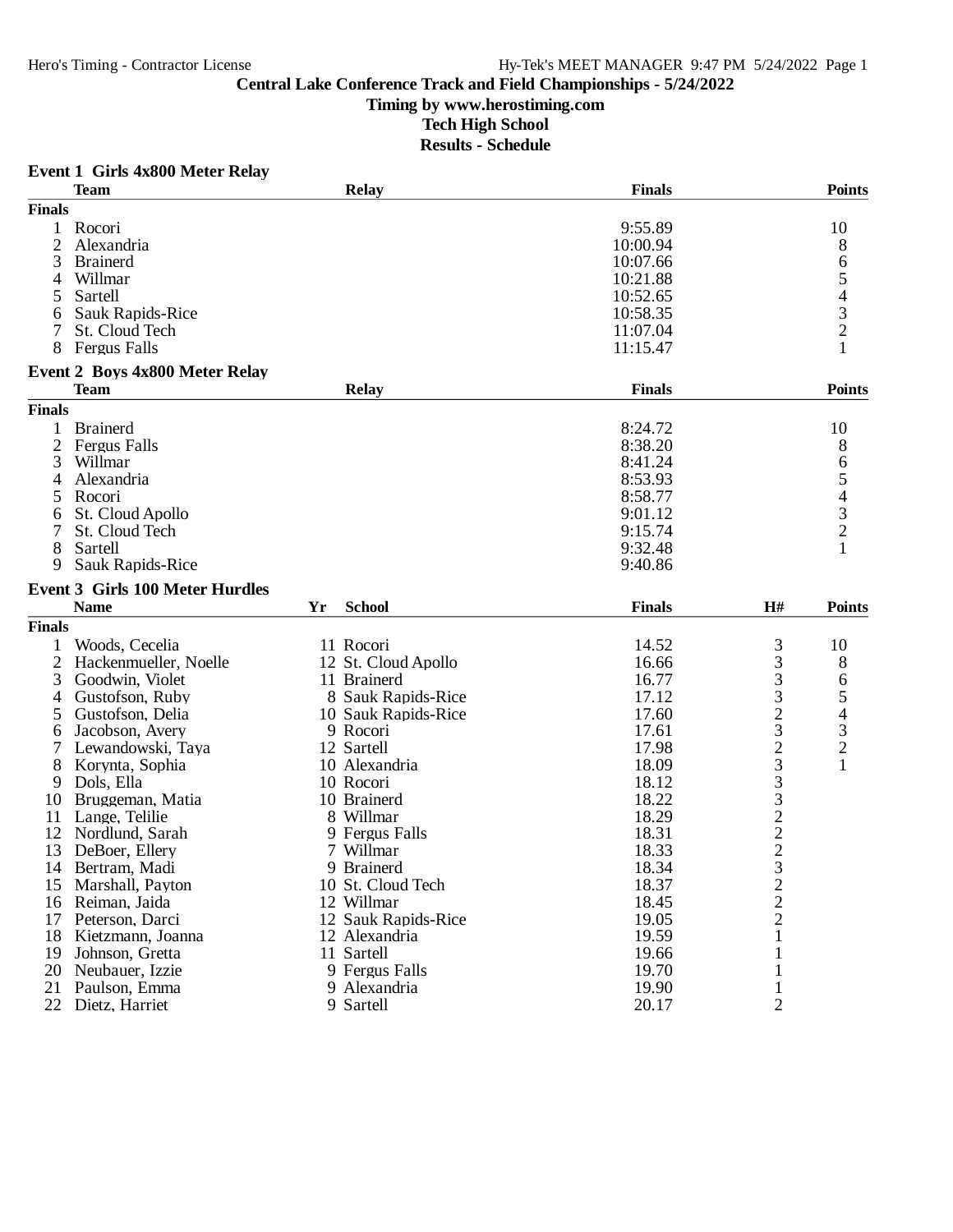**Timing by www.herostiming.com**

**Tech High School**

|                | Finals  (Event 3 Girls 100 Meter Hurdles) |    |                                          |                |                                                   |                                                |
|----------------|-------------------------------------------|----|------------------------------------------|----------------|---------------------------------------------------|------------------------------------------------|
|                | <b>Name</b>                               | Yr | <b>School</b>                            | <b>Finals</b>  | H#                                                | <b>Points</b>                                  |
| 23             | Springer, MaKenzy                         |    | 12 St. Cloud Apollo                      | 20.56          | $\mathbf{1}$                                      |                                                |
|                | 24 Bygd, Alyson                           |    | 11 Fergus Falls                          | 21.89          | $\mathbf{1}$                                      |                                                |
|                | <b>Event 4 Boys 110 Meter Hurdles</b>     |    |                                          |                |                                                   |                                                |
|                | <b>Name</b>                               | Yr | <b>School</b>                            | <b>Finals</b>  | H#                                                | <b>Points</b>                                  |
| <b>Finals</b>  |                                           |    |                                          |                |                                                   |                                                |
| 1              | Clark, Logan                              |    | 12 Sartell                               | 15.42          | $\overline{c}$                                    | 10                                             |
| $\overline{c}$ | Albright, Andrew                          |    | 12 Brainerd                              | 15.89          | $\overline{c}$                                    | 8                                              |
| 3              | Loesch, Carter                            |    | 12 Sauk Rapids-Rice                      | 16.22          |                                                   | 6                                              |
| 4              | Mohr, Nick                                |    | 12 Willmar                               | 16.37          |                                                   |                                                |
| 5              | Peterson, Logan                           |    | 12 Alexandria                            | 16.59          | $\begin{array}{c}\n2 \\ 2 \\ 2 \\ 2\n\end{array}$ | $\frac{5}{4}$<br>$\frac{3}{2}$                 |
| 6              | Williams, Samuel                          |    | 10 Alexandria                            | 16.61          |                                                   |                                                |
|                | Anderson, Otto                            |    | 9 Alexandria                             | 16.65          |                                                   |                                                |
| 8              | Sportel, William                          |    | 10 Willmar                               | 17.03          |                                                   | $\mathbf{1}$                                   |
| 9              | Olson, Michael                            |    | 12 Brainerd                              | 17.45          | $\frac{2}{2}$                                     |                                                |
| 10             | O'Meara, Aidan                            |    | 12 Willmar                               | 18.14          | 1                                                 |                                                |
| 11             | Schliepsiek, Nicholas                     |    | 11 Sartell                               | 18.83          | 1                                                 |                                                |
| 12             | Post, Jack                                |    | 9 Sauk Rapids-Rice                       | 19.07          |                                                   |                                                |
| 13             | Lieser, Ty                                |    | 11 Rocori                                | 19.65          |                                                   |                                                |
| 14             | Aden, Khalid                              |    | 9 St. Cloud Tech                         | 19.98          | 1                                                 |                                                |
| 15             | Schliepsiek, Nathan                       |    | 11 Sartell                               | 20.34          | 1                                                 |                                                |
| 16             | Peterson, Kyle                            |    | 9 Brainerd                               | 20.51          | 1                                                 |                                                |
| 17             | Loesch, Walker                            |    | 10 Sauk Rapids-Rice                      | 29.25          | 1                                                 |                                                |
|                | <b>Event 5 Girls 100 Meter Dash</b>       |    |                                          |                |                                                   |                                                |
|                | <b>Name</b>                               | Yr | <b>School</b>                            | <b>Finals</b>  | H#                                                | <b>Points</b>                                  |
|                |                                           |    |                                          |                |                                                   |                                                |
|                |                                           |    |                                          |                |                                                   |                                                |
| <b>Finals</b>  |                                           |    |                                          |                |                                                   |                                                |
|                | Deason, Brenna                            |    | 11 Brainerd                              | 12.54          | 3                                                 | 10                                             |
| $\overline{2}$ | Nelson, Chloe                             |    | 12 Rocori                                | 12.93          | 3                                                 | 8                                              |
| 3              | Virnig, Brenna                            |    | 12 Sartell                               | 12.98          | 3                                                 | 6                                              |
| 4              | Kent, Hailie                              |    | 12 Alexandria                            | 13.12          | 3                                                 |                                                |
| 5              | Fettig, Addison                           |    | 10 Alexandria                            | 13.29          | 3                                                 |                                                |
| 6              | Stavish, Lainey                           |    | 9 Sartell                                | 13.30          | 3                                                 |                                                |
| 8              | Fuglestad, Elena                          |    | 11 Alexandria                            | 13.32          | $\mathfrak{Z}$                                    | $\frac{5}{4}$<br>$\frac{3}{2}$<br>$\mathbf{1}$ |
| 9              | Motter, Katelyn                           |    | 10 Rocori                                | 13.38          |                                                   |                                                |
|                | Benson, Jayna                             |    | 10 St. Cloud Tech                        | 13.42          |                                                   |                                                |
| 10<br>11       | Loney, Ava<br>Hodges, Deshawna            |    | 9 Brainerd<br>11 Willmar                 | 13.53<br>13.59 |                                                   |                                                |
| 12             |                                           |    | 11 Rocori                                | 13.63          | $\begin{array}{c}\n23 \\ 22 \\ 2\n\end{array}$    |                                                |
| 13             | Kiffmeyer, Sydney<br>Smestad, Siiri       |    | 9 Fergus Falls                           | 13.70          |                                                   |                                                |
| 14             | Laube, Sophia                             |    | 12 Brainerd                              | 13.72          | $\overline{\mathbf{c}}$                           |                                                |
| 15             | Starzl, Ella                              |    | 10 Fergus Falls                          | 13.72          |                                                   |                                                |
| 16             | Mentzer, Norah                            |    | 10 Sartell                               | 13.77          | $\frac{2}{2}$                                     |                                                |
| 17             | Haugen, Grace                             |    | 12 Willmar                               | 13.78          | $\mathbf{1}$                                      |                                                |
| 18             | Morehouse, Tamiah                         |    | 10 Sauk Rapids-Rice                      | 13.80          | $\mathbf{2}$                                      |                                                |
| 19             | Christoffer, Sam                          |    | 12 Willmar                               | 14.12          | 3                                                 |                                                |
| 20             | Omot, Marjwok                             |    | 11 St. Cloud Tech                        | 14.43          | $\mathbf{1}$                                      |                                                |
| 21             | Noble, Bailey<br>22 Burke, Nicole         |    | 10 St. Cloud Tech<br>10 Sauk Rapids-Rice | 14.53<br>14.62 | $\mathbf{1}$<br>$\mathbf{1}$                      |                                                |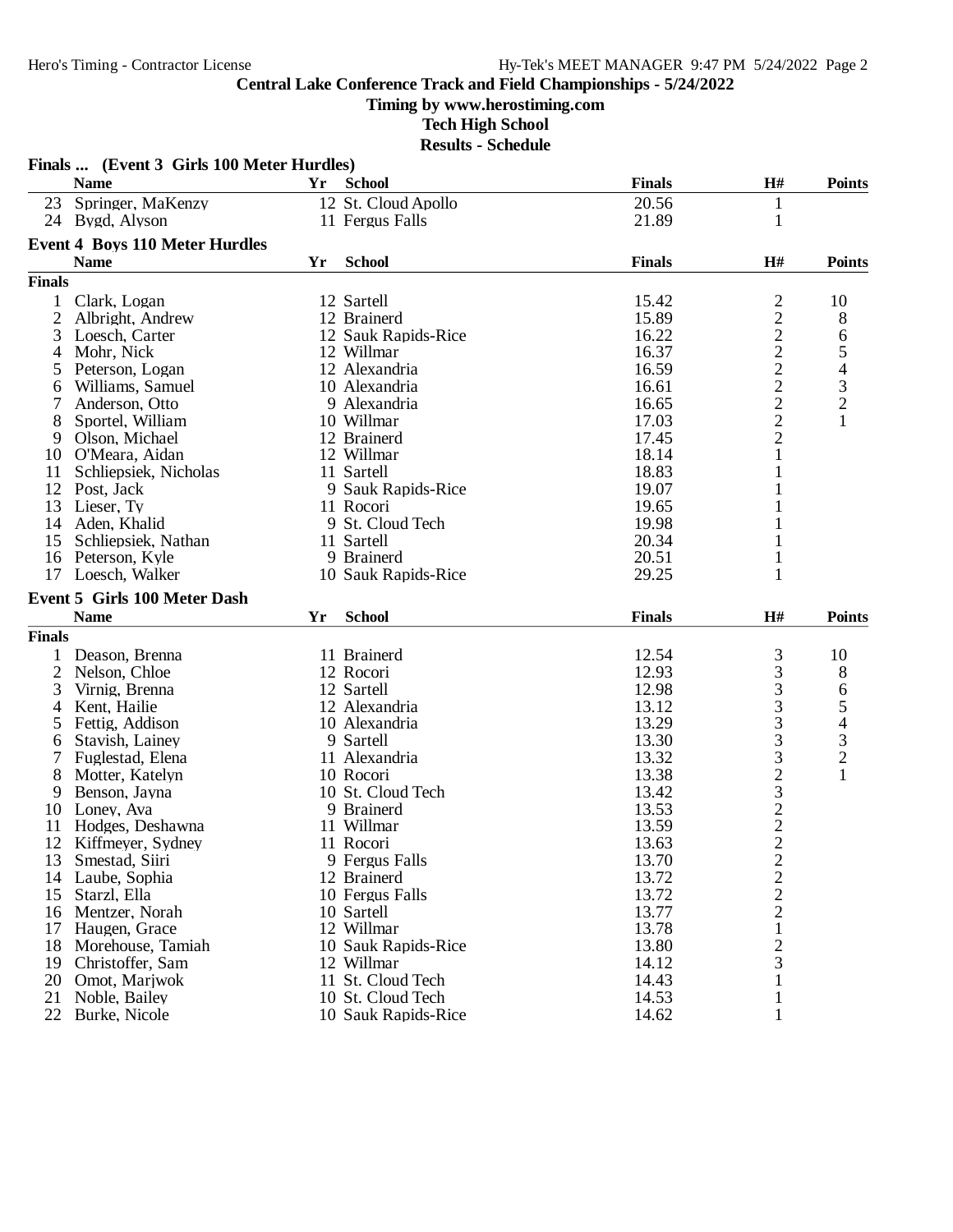#### **Timing by www.herostiming.com**

**Tech High School**

|                | Finals  (Event 5 Girls 100 Meter Dash) |    |                     |               |                                            |                                                 |
|----------------|----------------------------------------|----|---------------------|---------------|--------------------------------------------|-------------------------------------------------|
|                | <b>Name</b>                            | Yr | <b>School</b>       | <b>Finals</b> | $\mathbf{H}$ #                             | <b>Points</b>                                   |
|                | 23 Bradenberg, Ali                     |    | 7 Fergus Falls      | 14.97         | $\mathbf{1}$                               |                                                 |
|                | 24 Buchert, Halle                      |    | 9 Sauk Rapids-Rice  | 15.99         | $\mathbf{1}$                               |                                                 |
|                | <b>Event 6 Boys 100 Meter Dash</b>     |    |                     |               |                                            |                                                 |
|                | <b>Name</b>                            | Yr | <b>School</b>       | <b>Finals</b> | H#                                         | <b>Points</b>                                   |
| <b>Finals</b>  |                                        |    |                     |               |                                            |                                                 |
| 1              | MacLaughlin, Dillon                    |    | 11 Brainerd         | 11.18         | 3                                          | 10                                              |
| $\mathfrak{2}$ | Doumbia, Christian                     |    | 12 Alexandria       | 11.23         | 3                                          | 8                                               |
| 3              | Price, Michael                         |    | 12 Willmar          | 11.28         | 3                                          | 6                                               |
| 4              | Jackson, Daniel                        |    | 9 Alexandria        | 11.55         |                                            |                                                 |
| 5              | Dahl, Mason                            |    | 11 Rocori           | 11.60         | $\frac{2}{2}$                              | $\begin{array}{c} 5 \\ 4 \\ 3 \\ 2 \end{array}$ |
| 6              | Becker, Venald                         |    | 10 Alexandria       | 11.63         | 3                                          |                                                 |
| 7              | McClellan, Ethan                       |    | 11 Sartell          | 11.67         | 3                                          |                                                 |
| 8              | Fleming, Tanner                        |    | 12 Willmar          | 11.69         | $\overline{c}$                             | 1                                               |
| 9              | Schmitz, Brayden                       |    | 11 St. Cloud Tech   | 11.77         |                                            |                                                 |
| 10             | Babolian. Owen                         |    | 12 Fergus Falls     | 11.83         |                                            |                                                 |
| 11             | Studer, Brenden                        |    | 10 Sartell          | 11.83         |                                            |                                                 |
|                | 12 Reggin, Andrew                      |    | 11 Sartell          | 11.84         | $2322$<br>$23$                             |                                                 |
| 13             | Nikolas, Arik                          |    | 11 St. Cloud Tech   | 11.85         |                                            |                                                 |
|                | 14 Job, Isaac                          |    | 12 Fergus Falls     | 11.86         |                                            |                                                 |
| 15             | Wipper, Devin                          |    | 10 St. Cloud Tech   | 11.87         |                                            |                                                 |
| 16             | Novak, Sebastian                       |    | 11 Rocori           | 11.94         | $\begin{array}{c} 3 \\ 2 \\ 3 \end{array}$ |                                                 |
| 17             | Moo, La                                |    | 12 Willmar          | 12.02         | $\overline{c}$                             |                                                 |
| 18             | Koll, Jacob                            |    | 12 Rocori           | 12.03         | 1                                          |                                                 |
|                | 19 White, Will                         |    | 12 Sauk Rapids-Rice | 12.08         | 1                                          |                                                 |
|                | 20 Larocque, Chayce                    |    | 11 Sauk Rapids-Rice | 12.08         | $\overline{2}$                             |                                                 |
| 21             | Gondeck, Deagan                        |    | 9 Sauk Rapids-Rice  | 12.15         | 1                                          |                                                 |
|                | 22 Baumann, Sean                       |    | 12 Brainerd         | 12.18         |                                            |                                                 |
| 23             | Njoya, Patrick                         |    | 12 St. Cloud Apollo | 12.36         | 1                                          |                                                 |
|                | 24 Zender-Severson, Jaxon              |    | 10 Fergus Falls     | 12.39         | 1                                          |                                                 |
| 25             | Merseth, Jake                          |    | 10 Brainerd         | 12.45         | $\mathbf{1}$                               |                                                 |
|                | 26 Kayfes, Tyler                       |    | 12 St. Cloud Apollo | 12.64         | $\mathbf{1}$                               |                                                 |
|                | <b>Event 7 Girls 4x200 Meter Relay</b> |    |                     |               |                                            |                                                 |
|                | <b>Team</b>                            |    | <b>Relay</b>        | <b>Finals</b> |                                            | <b>Points</b>                                   |
| <b>Finals</b>  |                                        |    |                     |               |                                            |                                                 |
| 1              | Sartell                                |    |                     | 1:47.70       |                                            | 10                                              |
| 2              | Rocori                                 |    |                     | 1:48.44       |                                            | 8                                               |
| 3              | <b>Brainerd</b>                        |    |                     | 1:50.22       |                                            |                                                 |
| 4              | Alexandria                             |    |                     | 1:50.24       |                                            | $\begin{array}{c} 6 \\ 5 \end{array}$           |
| 5              | <b>Fergus Falls</b>                    |    |                     | 1:55.08       |                                            |                                                 |
| 6              | <b>Sauk Rapids-Rice</b>                |    |                     | 1:57.88       |                                            | $rac{4}{3}$                                     |
| 7              | St. Cloud Apollo                       |    |                     | 1:58.09       |                                            | $\overline{2}$                                  |
| 8              | Willmar                                |    |                     | 1:59.76       |                                            | 1                                               |
| 9              | St. Cloud Tech                         |    |                     | 2:01.54       |                                            |                                                 |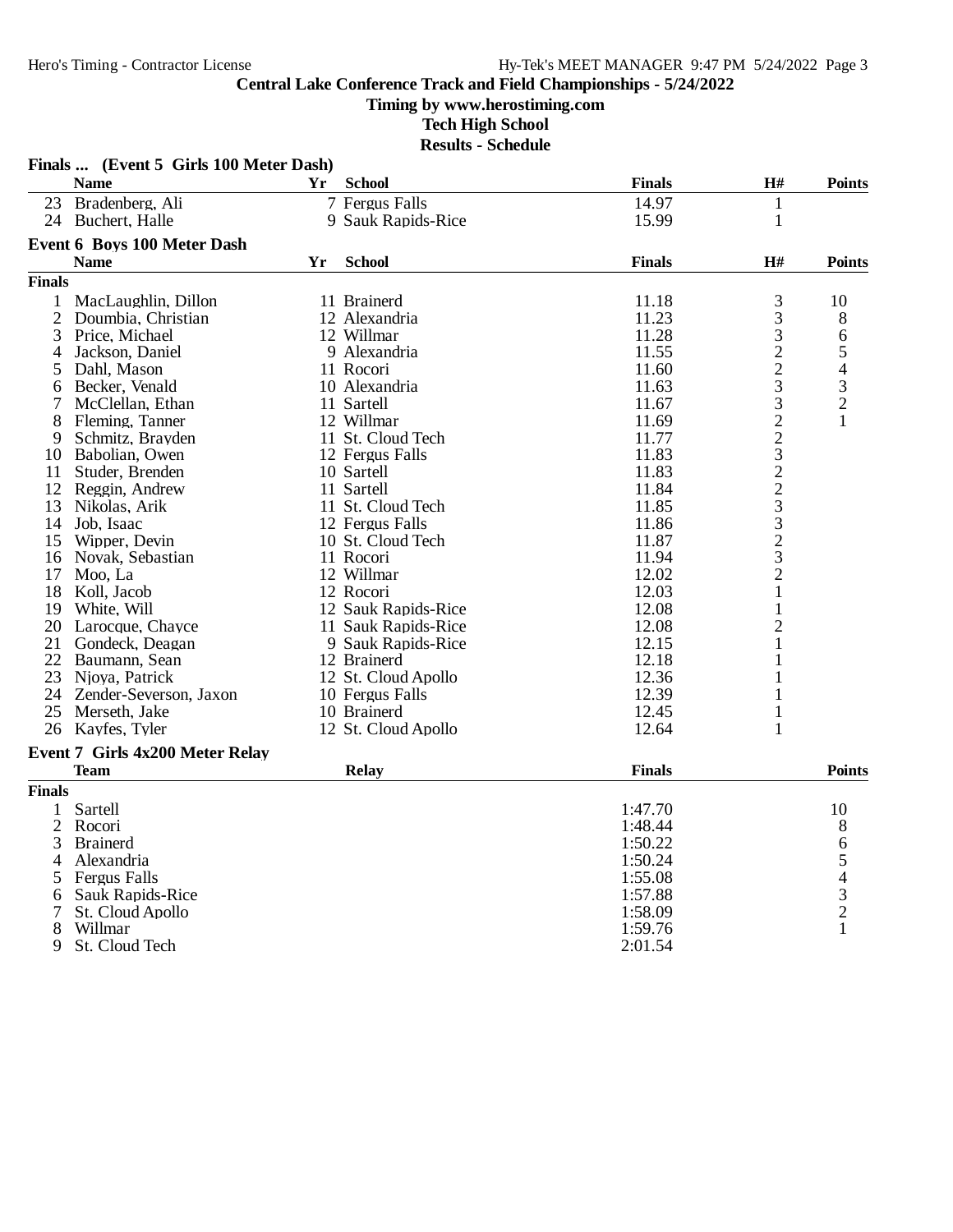**Timing by www.herostiming.com**

**Tech High School**

| <b>Event 8 Boys 4x200 Meter Relay</b> |  |  |  |  |
|---------------------------------------|--|--|--|--|
|---------------------------------------|--|--|--|--|

|                | <b>Team</b>                  |    | <b>Relay</b>       | <b>Finals</b> |                | <b>Points</b>                                   |
|----------------|------------------------------|----|--------------------|---------------|----------------|-------------------------------------------------|
| <b>Finals</b>  |                              |    |                    |               |                |                                                 |
|                | Willmar                      |    |                    | 1:33.31       |                | 10                                              |
| $\overline{2}$ | Alexandria                   |    |                    | 1:34.22       |                | 8                                               |
| 3              | Rocori                       |    |                    | 1:35.43       |                | 6                                               |
|                | St. Cloud Apollo             |    |                    | 1:36.76       |                | 5                                               |
| 5              | <b>Brainerd</b>              |    |                    | 1:37.62       |                |                                                 |
| 6              | St. Cloud Tech               |    |                    | 1:38.06       |                | $\begin{array}{c} 4 \\ 3 \\ 2 \\ 1 \end{array}$ |
|                | Sartell                      |    |                    | 1:39.75       |                |                                                 |
|                | Sauk Rapids-Rice             |    |                    | 1:39.92       |                |                                                 |
| ---            | Fergus Falls                 |    |                    | <b>DQ</b>     |                |                                                 |
|                | Event 9 Girls 1600 Meter Run |    |                    |               |                |                                                 |
|                | <b>Name</b>                  | Yr | <b>School</b>      | <b>Finals</b> | H#             | <b>Points</b>                                   |
| <b>Finals</b>  |                              |    |                    |               |                |                                                 |
|                | Miller, Aleah                |    | 12 Alexandria      | 5:07.15       | 2              | 10                                              |
| 2              | Dockendorf, Madalyn          |    | 10 Sartell         | 5:14.76       |                | 8                                               |
| 3              | Miller, Madelyn              |    | 9 Brainerd         | 5:15.37       |                | 6                                               |
| 4              | Hofer, Elise                 |    | 8 Rocori           | 5:27.12       |                |                                                 |
| 5              | Lenzner, Zili                |    | 7 St. Cloud Apollo | 5:27.14       |                | $\frac{5}{4}$                                   |
| 6              | Viere, Laina                 |    | 11 Rocori          | 5:28.42       |                |                                                 |
|                | Kennedy, Katelyn             |    | 11 Brainerd        | 5:31.67       |                | $\begin{array}{c} 3 \\ 2 \\ 1 \end{array}$      |
| 8              | Ouinn, Hannah                |    | 10 Willmar         | 5:31.98       |                |                                                 |
| 9              | Jahner, Giselle              |    | 11 Alexandria      | 5:35.49       | 2222222222     |                                                 |
| 10             | Miller, Jaelyn               |    | 10 Alexandria      | 5:41.89       |                |                                                 |
| 11             | Quinn, Sophia                |    | 10 Willmar         | 5:44.27       |                |                                                 |
| 12             | Nelson, Ashley               |    | 10 Sartell         | 5:49.54       |                |                                                 |
| 13             | Dawson, Becca                |    | 10 Willmar         | 5:54.45       | $\mathbf{1}$   |                                                 |
| 14             | Moore, Tara                  |    | 8 Rocori           | 5:55.08       |                |                                                 |
| 15             | Doty, Nola                   |    | 9 Brainerd         | 5:56.20       |                |                                                 |
| 16             | Frantesl, Isabella           |    | 7 St. Cloud Tech   | 5:56.48       |                |                                                 |
| 17             | Tesmer, Brielle              |    | 12 St. Cloud Tech  | 5:56.56       |                |                                                 |
| 18             | Lee, Savannah                |    | 8 Fergus Falls     | 6:02.72       | $\overline{c}$ |                                                 |
| 19             | Mcconn, Violet               |    | 7 Fergus Falls     | 6:03.64       | $\mathbf{1}$   |                                                 |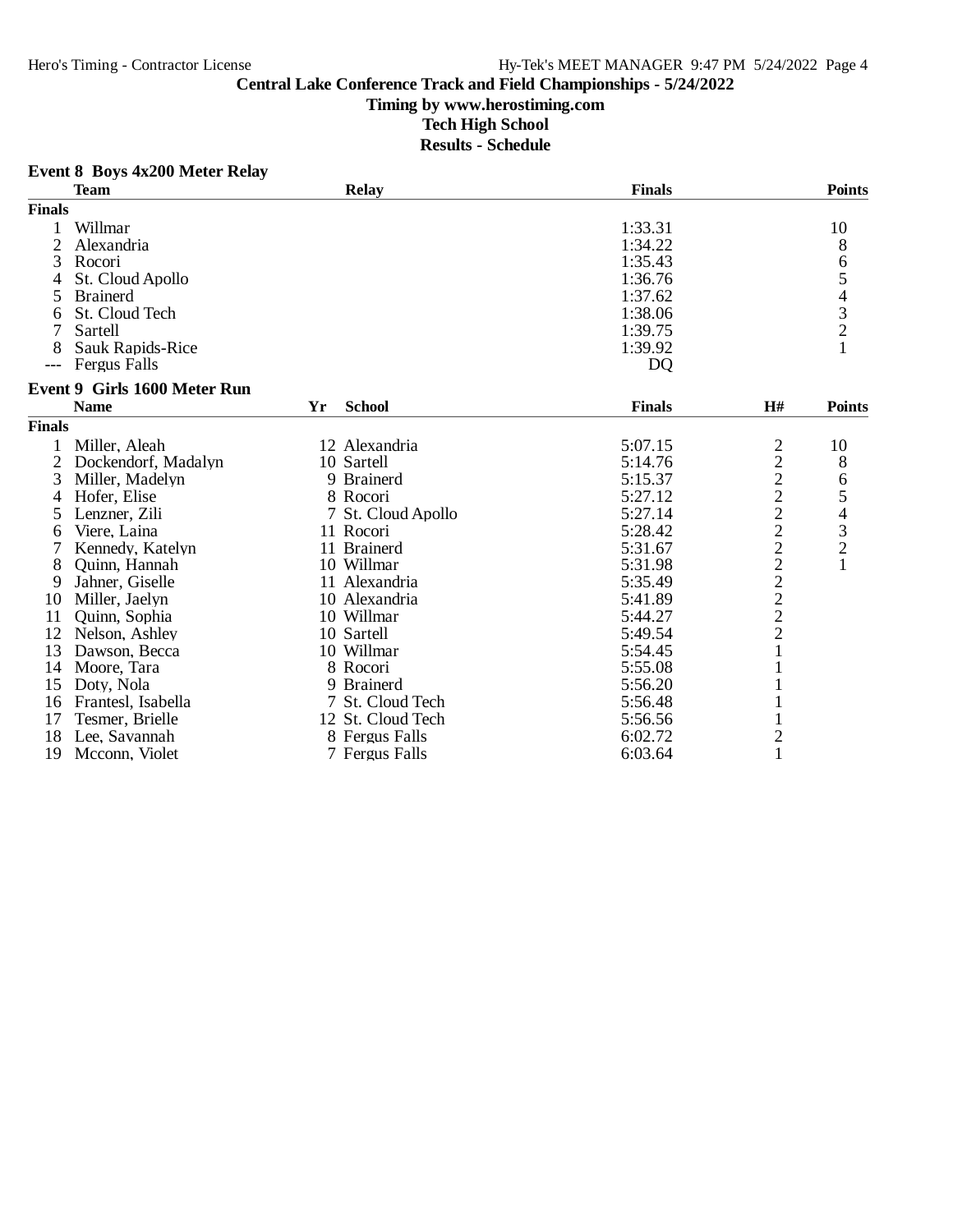**Timing by www.herostiming.com**

**Tech High School**

|                | Finals  (Event 9 Girls 1600 Meter Run) |    |                     |               |                                            |                  |
|----------------|----------------------------------------|----|---------------------|---------------|--------------------------------------------|------------------|
|                | <b>Name</b>                            | Yr | <b>School</b>       | <b>Finals</b> | H#                                         | <b>Points</b>    |
|                | 20 Peltz, Hailey                       |    | 12 St. Cloud Tech   | 6:03.97       | 1                                          |                  |
| 21             | Bogle, Faith                           |    | 7 Sauk Rapids-Rice  | 6:04.52       |                                            |                  |
| 22             | Sowada, Elka                           |    | 8 Sauk Rapids-Rice  | 6:19.61       |                                            |                  |
| 23             | Schmitt, Hannah                        |    | 9 Sauk Rapids-Rice  | 6:21.19       |                                            |                  |
| 24             | Williamson, Abigail                    |    | 10 Sartell          | 7:22.39       |                                            |                  |
|                | Event 10 Boys 1600 Meter Run           |    |                     |               |                                            |                  |
|                | <b>Name</b>                            | Yr | <b>School</b>       | <b>Finals</b> | H#                                         | <b>Points</b>    |
| <b>Finals</b>  |                                        |    |                     |               |                                            |                  |
|                | Kaluza, Vincent                        |    | 11 Rocori           | 4:27.50       | $\overline{c}$                             | 10               |
| $\overline{2}$ | Howe, Michael                          |    | 12 Brainerd         | 4:33.66       |                                            | 8                |
| 3              | Sansted, Myles                         |    | 12 Alexandria       | 4:34.33       |                                            | 6                |
| 4              | Brault, Joel                           |    | 12 Alexandria       | 4:35.04       |                                            |                  |
| 5              | O'Farrell, Colin                       |    | 12 Willmar          | 4:37.08       | $2222$<br>$222$                            | 5<br>4<br>3<br>2 |
| 6              | Miller, Jaden                          |    | 9 Fergus Falls      | 4:41.98       |                                            |                  |
| 7              | Cady, Adam                             |    | 12 Brainerd         | 4:43.67       |                                            |                  |
| 8              | Capelle, Braden                        |    | 12 Brainerd         | 4:46.81       | $\overline{c}$                             | $\mathbf{1}$     |
| 9              | Kodet, Ashton                          |    | 9 Sartell           | 4:51.77       |                                            |                  |
| 10             | Dinger, Silas                          |    | 11 St. Cloud Apollo | 4:52.22       | $\begin{array}{c} 2 \\ 2 \\ 2 \end{array}$ |                  |
| 11             | Gessford, Payton                       |    | 10 Alexandria       | 4:54.10       |                                            |                  |
| 12             | Kuhlman, Ryan                          |    | 12 Willmar          | 4:56.94       |                                            |                  |
| 13             | Ronnevik, David                        |    | 10 Fergus Falls     | 5:01.01       |                                            |                  |
| 14             | Bauer, Jaymis                          |    | 10 Rocori           | 5:01.25       |                                            |                  |
| 15             | Sieben, Brody                          |    | 8 Rocori            | 5:01.46       |                                            |                  |
| 16             | Westrup, Seth                          |    | 11 Sartell          | 5:02.26       | $\overline{c}$                             |                  |
| 17             | Marlette, Joesph                       |    | 9 St. Cloud Tech    | 5:07.81       | $\overline{c}$                             |                  |
| 18             | Eichhorst, Isaac                       |    | 12 Willmar          | 5:10.97       | $\mathbf{1}$                               |                  |
| 19             | Schoenrock, Oliver                     |    | 10 St. Cloud Tech   | 5:13.90       |                                            |                  |
| 20             | Venables, Joseph                       |    | 10 Sartell          | 5:20.95       |                                            |                  |
| 21             | Shern, Aaron                           |    | 9 Fergus Falls      | 5:22.26       |                                            |                  |
| 22             | Hoffman, Lucas                         |    | 11 Sauk Rapids-Rice | 5:36.17       |                                            |                  |
| 23             | Youngdahl, Shane                       |    | 11 St. Cloud Tech   | 5:36.22       |                                            |                  |
| 24             | Ditto, Christian                       |    | 11 Sauk Rapids-Rice | 5:56.22       |                                            |                  |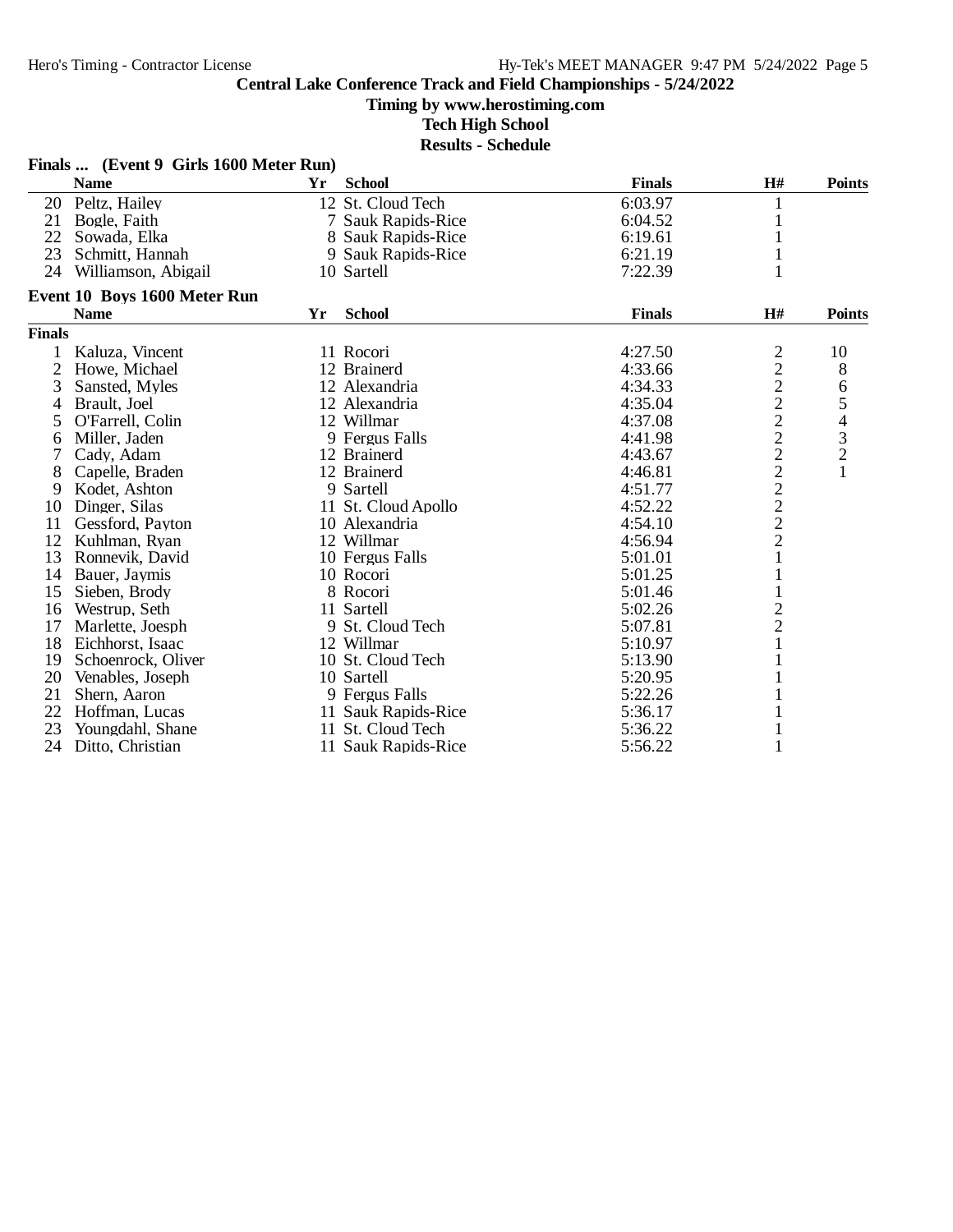**Timing by www.herostiming.com**

**Tech High School**

|               | <b>Team</b>                                    |    | <b>Relay</b>        | <b>Finals</b> |                | <b>Points</b>                                   |
|---------------|------------------------------------------------|----|---------------------|---------------|----------------|-------------------------------------------------|
| <b>Finals</b> |                                                |    |                     |               |                |                                                 |
| 1             | <b>Brainerd</b>                                |    |                     | 50.63         |                | 10                                              |
| 2             | Sartell                                        |    |                     | 50.94         |                | 8                                               |
| 3             | Alexandria                                     |    |                     | 51.33         |                | 6                                               |
| 4             | Rocori                                         |    |                     | 52.10         |                | 5                                               |
| 5             | Willmar                                        |    |                     | 53.18         |                | 4                                               |
| 6             | St. Cloud Tech                                 |    |                     | 54.28         |                | 3                                               |
|               | <b>Sauk Rapids-Rice</b>                        |    |                     | 54.98         |                | $\overline{c}$                                  |
| 8             | St. Cloud Apollo                               |    |                     | 55.22         |                |                                                 |
| 9             | <b>Fergus Falls</b>                            |    |                     | 56.05         |                |                                                 |
|               |                                                |    |                     |               |                |                                                 |
|               | Event 12 Boys 4x100 Meter Relay<br><b>Team</b> |    | <b>Relay</b>        | <b>Finals</b> |                | <b>Points</b>                                   |
| <b>Finals</b> |                                                |    |                     |               |                |                                                 |
|               |                                                |    |                     |               |                |                                                 |
|               | Willmar                                        |    |                     | 44.63         |                | 10                                              |
| 2             | <b>Fergus Falls</b>                            |    |                     | 44.85         |                | 8                                               |
| 3             | <b>Brainerd</b>                                |    |                     | 45.12         |                | 6                                               |
| 4             | Rocori                                         |    |                     | 45.28         |                | $\begin{array}{c} 5 \\ 4 \\ 3 \\ 2 \end{array}$ |
| 5             | Sartell                                        |    |                     | 45.95         |                |                                                 |
| 6             | Sauk Rapids-Rice                               |    |                     | 46.49         |                |                                                 |
| 7             | St. Cloud Tech                                 |    |                     | 48.09         |                |                                                 |
| 8             | St. Cloud Apollo                               |    |                     | 48.84         |                | 1                                               |
| 9             | Alexandria                                     |    |                     | 54.53         |                |                                                 |
|               | Event 13 Girls 400 Meter Dash                  |    |                     |               |                |                                                 |
|               | <b>Name</b>                                    | Yr | <b>School</b>       | <b>Finals</b> | H#             | <b>Points</b>                                   |
| <b>Finals</b> |                                                |    |                     |               |                |                                                 |
|               | Fuglestad, Elena                               |    | 11 Alexandria       | 1:01.24       | 3              | 10                                              |
| 2             | Bastian, Emily                                 |    | 11 Brainerd         | 1:01.28       | 3              | 8                                               |
| 3             | Sieben, Jasmine                                |    | 10 Rocori           | 1:02.11       | 3              | 6                                               |
| 4             | Krasky, Alison                                 |    | 9 Alexandria        | 1:02.65       | 3              | 5                                               |
| 5             | Duerr, Avery                                   |    | 8 Brainerd          | 1:02.72       | 3              | 4                                               |
| 6             | Wessel, Miah                                   |    | 11 Alexandria       | 1:02.73       | 3              | 3                                               |
|               | Larsen, Paige                                  |    | 10 Rocori           | 1:03.63       | 3              | $\overline{c}$                                  |
| 8             | Rengel, Ellie                                  |    | 11 Sartell          | 1:05.00       | 3              | 1                                               |
| 9             | Rusch, Stella                                  |    | 10 St. Cloud Tech   | 1:05.01       | $\overline{c}$ |                                                 |
| 10            | Shinn, Ella                                    |    | 12 Willmar          | 1:05.04       | $\overline{c}$ |                                                 |
| 11            | Sheflo, Emma                                   |    | 11 Brainerd         | 1:05.23       | 3              |                                                 |
| 12            | Athman, Ava                                    |    | 10 Sauk Rapids-Rice | 1:06.15       | $\overline{c}$ |                                                 |
| 13            | Bemboom, Addison                               |    | 12 Sauk Rapids-Rice | 1:07.89       | $\overline{2}$ |                                                 |
| 14            | Ramirez-Rojas, Nancy                           |    | 12 St. Cloud Tech   | 1:08.15       |                |                                                 |
| 15            | Kudrna, Mackenzie                              |    | 10 Sartell          | 1:08.18       | $\frac{2}{2}$  |                                                 |
|               |                                                |    | 9 Willmar           | 1:08.26       |                |                                                 |
| 16<br>17      | Hillenbrand, Keianna<br>Brogren, Ava           |    | 12 Willmar          | 1:08.40       | $\overline{c}$ |                                                 |
|               |                                                |    |                     |               | $\frac{2}{2}$  |                                                 |
| 18            | Fandel, Maggie                                 |    | 12 Sartell          | 1:08.47       |                |                                                 |
| 19            | Haddy, Isabelle                                |    | 11 Sauk Rapids-Rice | 1:09.26       | 1              |                                                 |
| 20            | Versteeg, Estee                                |    | 8 Fergus Falls      | 1:09.53       | 1              |                                                 |
| 21            | Bradenberg, Ali                                |    | 7 Fergus Falls      | 1:13.17       | 1              |                                                 |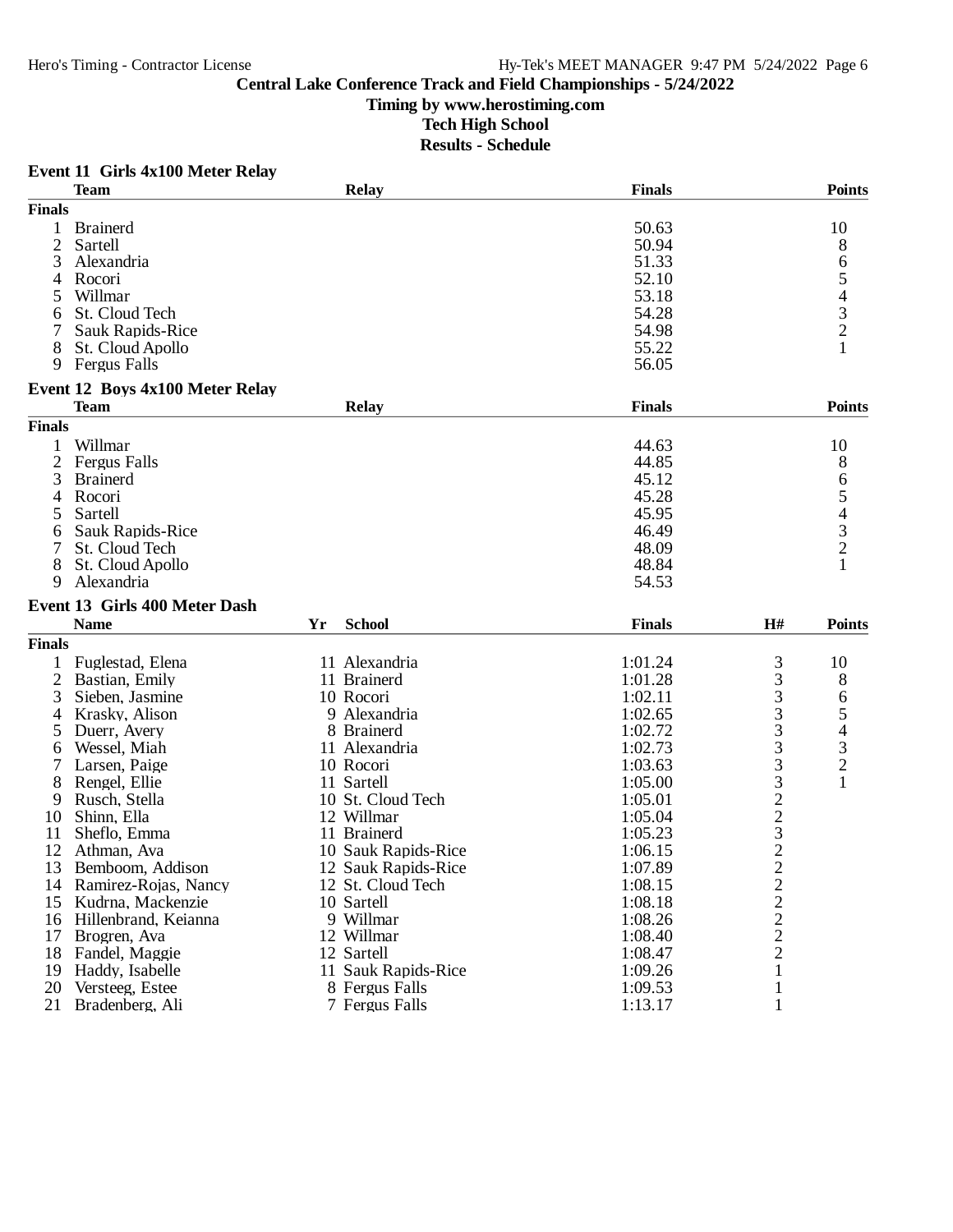**Event 14 Boys 400 Meter Dash**

#### **Central Lake Conference Track and Field Championships - 5/24/2022**

#### **Timing by www.herostiming.com**

**Tech High School**

|                | <b>Name</b>                             | Yr | <b>School</b>               | <b>Finals</b>  | H#                                                | <b>Points</b>                 |
|----------------|-----------------------------------------|----|-----------------------------|----------------|---------------------------------------------------|-------------------------------|
| <b>Finals</b>  |                                         |    |                             |                |                                                   |                               |
| $\mathbf{1}$   | Doumbia, Christian                      |    | 12 Alexandria               | 50.48          |                                                   | 10                            |
| $\overline{2}$ | Stark, Brandon                          |    | 10 Brainerd                 | 50.55          | $\frac{3}{3}$                                     | 8                             |
| 3              | Price, Michael                          |    | 12 Willmar                  | 51.49          |                                                   | 6                             |
| 4              | Gottwalt, Andrew                        |    | 12 St. Cloud Tech           | 52.23          | $\frac{3}{3}$                                     | 5                             |
| 5              | Stebbins, Baylor                        |    | 10 Sartell                  | 52.98          |                                                   | 4                             |
| 6              | Neumann, Mitchell                       |    | 12 Brainerd                 | 53.62          | $\frac{2}{3}$                                     |                               |
| 7              | Gazdzik, Teagan                         |    | 10 St. Cloud Tech           | 53.83          |                                                   | $\frac{3}{2}$                 |
| 8              | Kent, Elliott                           |    | 9 Alexandria                | 54.28          | $\frac{3}{3}$                                     | $\mathbf{1}$                  |
| 9              | Mattick, Bjorn                          |    | 10 St. Cloud Tech           | 54.44          | $\,1$                                             |                               |
| 10             | Kludt, Evan                             |    | 9 Alexandria                | 54.69          |                                                   |                               |
| 11             | Lockett, Darius                         |    | 9 Fergus Falls              | 55.17          | $2222$<br>$221$                                   |                               |
| 12             | Burgess, Evan                           |    | 10 Willmar                  | 55.24          |                                                   |                               |
| 13             | Kaba, Bangaly                           |    | 11 St. Cloud Apollo         | 55.52          |                                                   |                               |
| 14             | Brewer, Yoseb                           |    | 11 St. Cloud Apollo         | 55.78          |                                                   |                               |
| 15             | Spain, Owen                             |    | 12 Fergus Falls             | 55.94          |                                                   |                               |
| 16             | Toews, Matt                             |    | 10 Brainerd                 | 55.95          | 3                                                 |                               |
| 17             | Doyamo, Elijah                          |    | 12 St. Cloud Apollo         | 56.07          |                                                   |                               |
| 18             | Meyer, Blayze                           |    | 10 Sauk Rapids-Rice         | 56.30          | $\frac{2}{2}$                                     |                               |
| 19             | Rott, Logan                             |    | 10 Fergus Falls             | 56.37          | $\mathbf{1}$                                      |                               |
|                | 20 Juetten, Isaac                       |    | 11 Sauk Rapids-Rice         | 56.54          | $\mathbf{1}$                                      |                               |
| 21             | Swierenga, Ethan                        |    | 9 Willmar                   | 57.26          | $\overline{c}$                                    |                               |
|                | 22 Keller, Bode                         |    | 9 Sartell                   | 59.01          | $\mathbf{1}$                                      |                               |
| 23             | Wollak, Aaron                           |    | 10 Sartell                  | 1:00.81        | $\mathbf{1}$                                      |                               |
|                |                                         |    |                             |                |                                                   |                               |
|                |                                         |    |                             |                |                                                   |                               |
|                | <b>Event 15 Girls 300 Meter Hurdles</b> |    |                             |                |                                                   |                               |
|                | <b>Name</b>                             | Yr | <b>School</b>               | <b>Finals</b>  | $\mathbf{H}$ #                                    | <b>Points</b>                 |
| <b>Finals</b>  |                                         |    |                             |                |                                                   |                               |
| 1              | Woods, Cecelia                          |    | 11 Rocori                   | 45.09          |                                                   | 10                            |
| $\overline{2}$ | Hackenmueller, Noelle                   |    | 12 St. Cloud Apollo         | 47.30          | 3                                                 | 8                             |
| 3              | Korynta, Sophia                         |    | 10 Alexandria               | 48.87          | 3                                                 |                               |
| 4              | Bruggeman, Matia                        |    | 10 Brainerd                 | 50.12          |                                                   | 6                             |
| 5              | Goodwin, Violet                         |    | 11 Brainerd                 | 50.39          |                                                   | 5                             |
| 6              | Gustofson, Ruby                         |    | 8 Sauk Rapids-Rice          | 51.19          |                                                   | $\overline{\mathcal{A}}$      |
| 7              | Reiman, Jaida                           |    | 12 Willmar                  | 51.50          |                                                   |                               |
| 8              | Jacobson, Avery                         |    | 9 Rocori                    | 51.54          |                                                   | $\frac{3}{2}$<br>$\mathbf{1}$ |
| 9              |                                         |    | 9 Brainerd                  | 52.12          |                                                   |                               |
|                | Bertram, Madi                           |    | 10 Alexandria               | 52.77          |                                                   |                               |
| 10             | Rousu, Marisa                           |    |                             |                |                                                   |                               |
| 11             | Dols, Ella                              |    | 10 Rocori                   | 52.87          | 333233322                                         |                               |
| 12<br>13       | Gustofson, Delia                        |    | 10 Sauk Rapids-Rice         | 53.12          |                                                   |                               |
|                | Oldenkamp, Lydia                        |    | 9 Alexandria                | 53.14          |                                                   |                               |
| 14             | May, Kezia                              |    | 11 Willmar<br>7 Willmar     | 53.35          |                                                   |                               |
| 15<br>16       | DeBoer, Ellery                          |    |                             | 53.80          |                                                   |                               |
| 17             | Brandt, Malin                           |    | 11 St. Cloud Tech           | 55.12          |                                                   |                               |
|                | Sharp, Sydney                           |    | 11 Sartell                  | 55.56          | $\begin{array}{c}\n2 \\ 2 \\ 2 \\ 2\n\end{array}$ |                               |
| 18             | Neubauer, Izzie<br>19 Dietz, Harriet    |    | 9 Fergus Falls<br>9 Sartell | 56.44<br>57.23 | $\mathbf{1}$<br>$\mathbf{1}$                      |                               |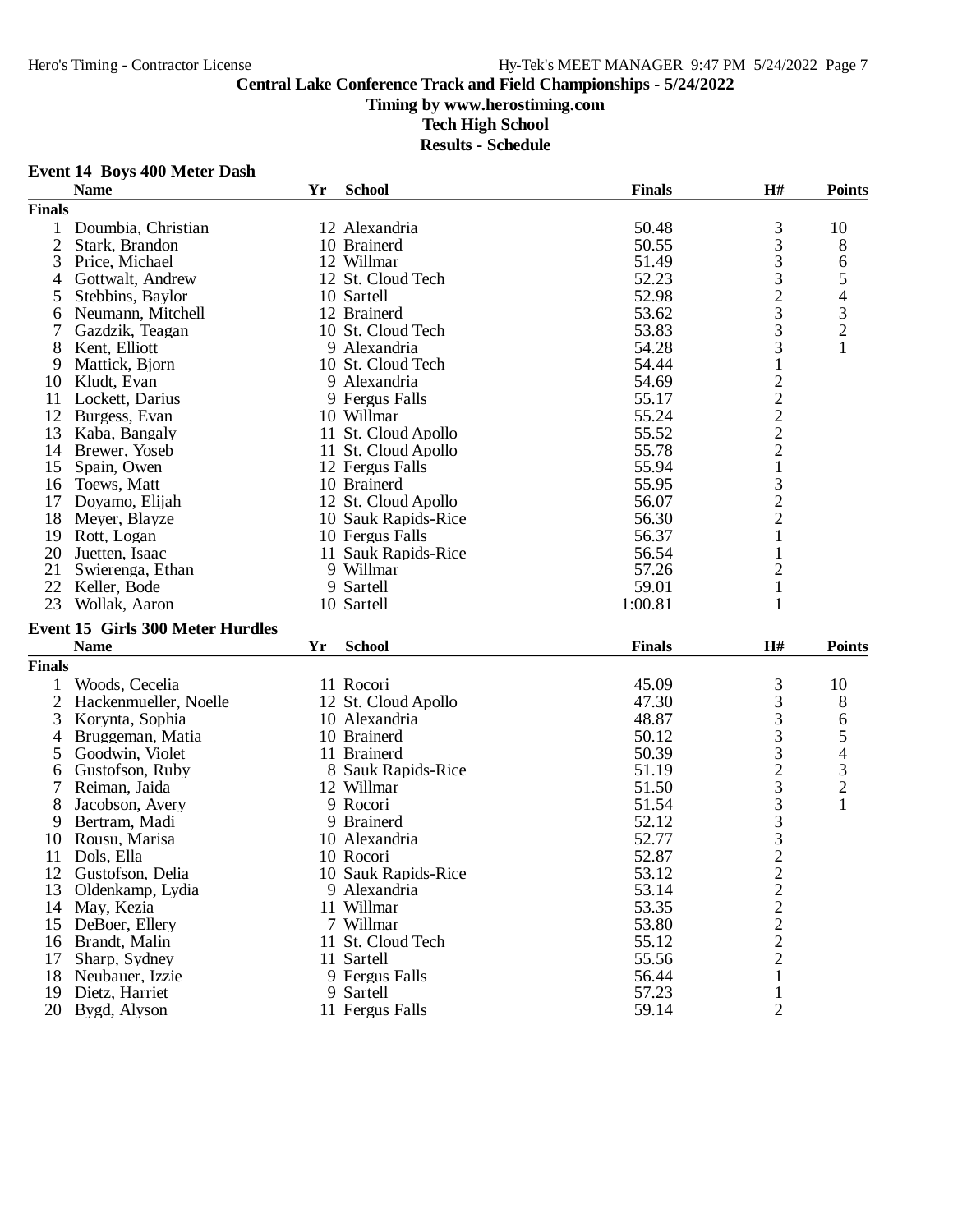**Timing by www.herostiming.com**

**Tech High School**

|                | Finals  (Event 15 Girls 300 Meter Hurdles) |    |                     |               |                |                                                 |
|----------------|--------------------------------------------|----|---------------------|---------------|----------------|-------------------------------------------------|
|                | <b>Name</b>                                | Yr | <b>School</b>       | <b>Finals</b> | H#             | <b>Points</b>                                   |
| 21             | Zellmann, Sadie                            |    | 9 St. Cloud Tech    | 59.49         | $\mathbf{1}$   |                                                 |
|                | 22 Rahm, Natalie                           |    | 10 Sartell          | 1:00.73       | $\mathbf{1}$   |                                                 |
|                | <b>Event 16 Boys 300 Meter Hurdles</b>     |    |                     |               |                |                                                 |
|                | <b>Name</b>                                | Yr | <b>School</b>       | <b>Finals</b> | H#             | <b>Points</b>                                   |
| <b>Finals</b>  |                                            |    |                     |               |                |                                                 |
| 1              | Clark, Logan                               |    | 12 Sartell          | 41.49         | 3              | 10                                              |
| $\overline{c}$ | Ashmore, Gavin                             |    | 12 Alexandria       | 41.70         | 3              | 8                                               |
| 3              | Sportel, William                           |    | 10 Willmar          | 42.45         | 3              | 6                                               |
| 4              | Hoelzel, Gavin                             |    | 11 Brainerd         | 42.57         | 3              |                                                 |
| 5              | Anderson, Otto                             |    | 9 Alexandria        | 42.69         | 3              | $\begin{array}{c} 5 \\ 4 \\ 3 \\ 2 \end{array}$ |
| 6              | Koll, Jacob                                |    | 12 Rocori           | 43.48         | $\overline{c}$ |                                                 |
| 7              | Loesch, Carter                             |    | 12 Sauk Rapids-Rice | 43.50         | 3              |                                                 |
| 8              | Mohr, Nick                                 |    | 12 Willmar          | 44.00         | 3              | $\mathbf{1}$                                    |
| 9              | Drontle, Grayson                           |    | 11 Rocori           | 44.09         | 3              |                                                 |
| 10             | Peterson, Logan                            |    | 12 Alexandria       | 44.54         |                |                                                 |
| 11             | Olson, Michael                             |    | 12 Brainerd         | 44.54         |                |                                                 |
| 12             | Aden, Khalid                               |    | 9 St. Cloud Tech    | 46.25         | $\frac{2}{3}$  |                                                 |
| 13             | May, Ezra                                  |    | 9 Willmar           | 46.88         | $\overline{c}$ |                                                 |
| 14             | Loesch, Walker                             |    | 10 Sauk Rapids-Rice | 47.20         | $\overline{c}$ |                                                 |
| 15             | Weekes, Noah                               |    | 10 St. Cloud Apollo | 47.21         | $\overline{c}$ |                                                 |
| 16             | Muchow, Andrew                             |    | 9 Fergus Falls      | 47.44         | $\mathbf{1}$   |                                                 |
|                | 17 Post, Jack                              |    | 9 Sauk Rapids-Rice  | 48.04         | $\overline{c}$ |                                                 |
| 18             | Schliepsiek, Nicholas                      |    | 11 Sartell          | 48.14         | $\overline{c}$ |                                                 |
|                | 19 Butkowski, Samuel                       |    | 10 St. Cloud Tech   | 48.81         | 1              |                                                 |
|                | 20 Herath, David                           |    | 9 Brainerd          | 49.30         | 1              |                                                 |
| 21             | Schliepsiek, Nathan                        |    | 11 Sartell          | 49.54         | $\overline{c}$ |                                                 |
|                | 22 Lieser, Ty                              |    | 11 Rocori           | 50.59         | $\mathbf{1}$   |                                                 |
| 23             | Marlette, Joesph                           |    | 9 St. Cloud Tech    | 53.06         | 1              |                                                 |
|                | <b>Event 17 Girls 800 Meter Run</b>        |    |                     |               |                |                                                 |
|                | <b>Name</b>                                | Yr | <b>School</b>       | <b>Finals</b> | H#             | <b>Points</b>                                   |
| <b>Finals</b>  |                                            |    |                     |               |                |                                                 |
| 1              | Dawson, Nina                               |    | 12 Willmar          | 2:24.37       | $\mathbf{2}$   | 10                                              |
| $\overline{c}$ | Verkinnes, Brooke                          |    | 12 St. Cloud Apollo | 2:26.31       | $\overline{c}$ | 8                                               |
| 3              | Spoden, Hannah                             |    | 12 Sartell          | 2:27.00       | $\overline{c}$ | 6                                               |
| 4              | Oldenkamp, Greta                           |    | 10 Alexandria       | 2:27.44       | $\overline{c}$ |                                                 |
| 5              | Nies, Genet                                |    | 10 Sartell          | 2:30.46       | $\mathbf{1}$   | $\frac{5}{4}$                                   |
| 6              | Quinn, Hannah                              |    | 10 Willmar          | 2:30.53       | $\overline{c}$ |                                                 |
| 7              | Viere, Laina                               |    | 11 Rocori           | 2:31.43       | $\overline{c}$ | $\frac{3}{2}$                                   |
| 8              | Hofer, Elise                               |    | 8 Rocori            | 2:31.99       | $\overline{c}$ | $\mathbf{1}$                                    |
| 9              | Baird, Annelise                            |    | 8 Brainerd          | 2:32.05       | $\overline{2}$ |                                                 |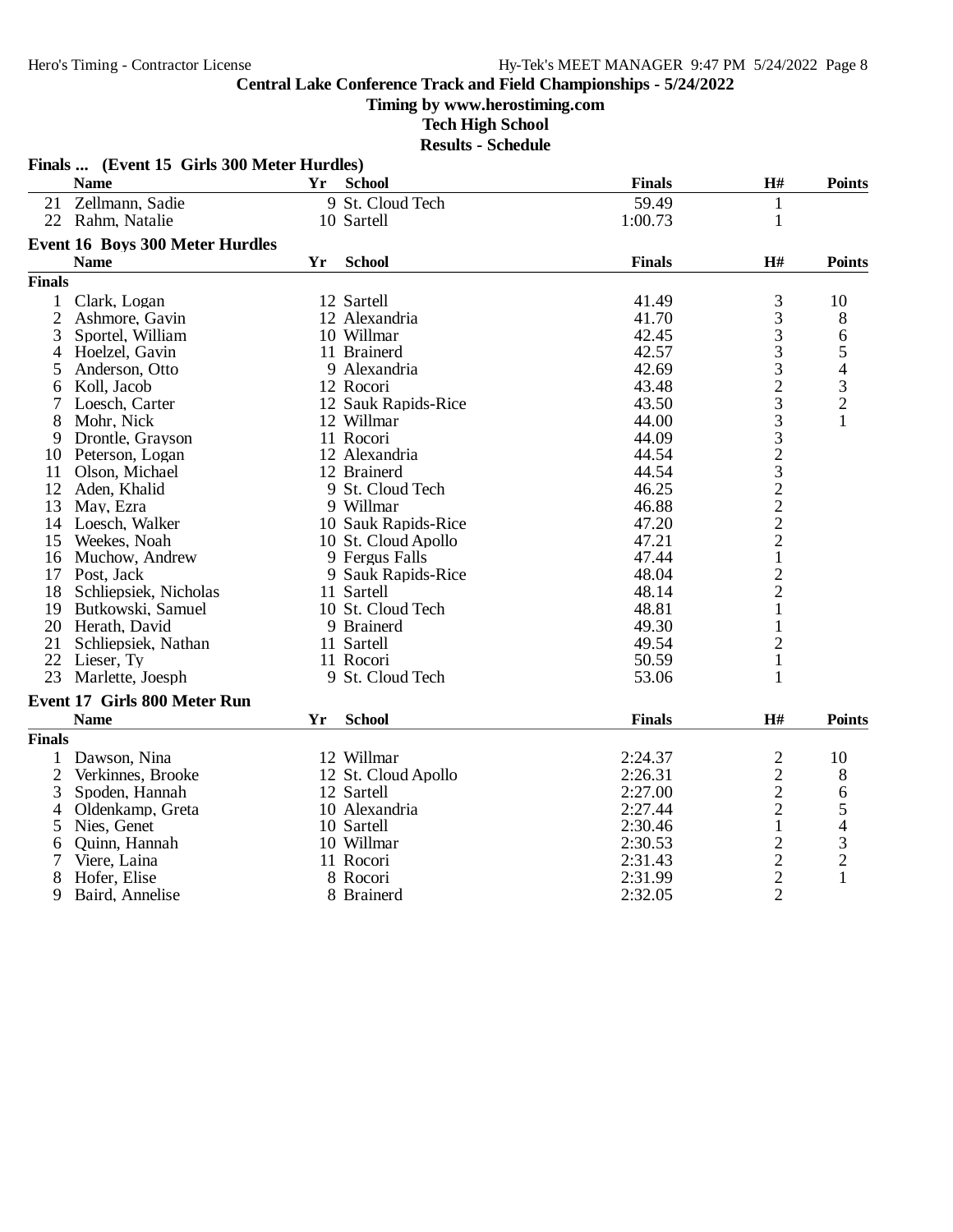#### **Timing by www.herostiming.com**

**Tech High School**

**Results - Schedule**

#### **Finals ... (Event 17 Girls 800 Meter Run)**

|                | <b>Name</b>                        | Yr | <b>School</b>       | <b>Finals</b> | H#             | <b>Points</b> |
|----------------|------------------------------------|----|---------------------|---------------|----------------|---------------|
| 10             | Petermeier, Sienna                 |    | 10 Sauk Rapids-Rice | 2:33.20       | $\overline{c}$ |               |
| 11             | Kraemer, Izzy                      |    | 8 Rocori            | 2:34.05       |                |               |
| 12             | Wenz, Brooke                       |    | 9 Brainerd          | 2:34.15       | $\frac{2}{2}$  |               |
| 13             | Kennedy, Katelyn                   |    | 11 Brainerd         | 2:34.22       |                |               |
| 14             | Quinn, Sophia                      |    | 10 Willmar          | 2:34.29       |                |               |
| 15             | Leimkuhl, Layne                    |    | 9 Alexandria        | 2:35.75       |                |               |
| 16             | Cross, Brynn                       |    | 10 Alexandria       | 2:37.41       |                |               |
| 17             | Swanson, Olivia                    |    | 9 Fergus Falls      | 2:40.42       |                |               |
| 18             | Marketon, Aubrey                   |    | 8 Sauk Rapids-Rice  | 2:45.54       |                |               |
| 19             | Hellerud, Sophie                   |    | 9 Sartell           | 2:48.15       |                |               |
| 20             | Rogholt, Claire                    |    | 8 Sauk Rapids-Rice  | 2:48.80       | 1              |               |
| 21             | Lahti, Sonja                       |    | 10 Fergus Falls     | 3:01.80       | 1              |               |
|                | <b>Event 18 Boys 800 Meter Run</b> |    |                     |               |                |               |
|                | <b>Name</b>                        | Yr | <b>School</b>       | <b>Finals</b> | H#             | <b>Points</b> |
| <b>Finals</b>  |                                    |    |                     |               |                |               |
|                | Ruhl, Thomas                       |    | 12 Brainerd         | 1:59.38       |                | 10            |
| $\overline{2}$ | O'Farrell, Colin                   |    | 12 Willmar          | 2:00.84       |                | $8\,$         |
| 3              | Karls, Andrew                      |    | 12 St. Cloud Apollo | 2:01.37       |                | 6             |
| 4              | Kaluza, Vincent                    |    | 11 Rocori           | 2:02.50       |                |               |
| 5              | Wagner, Riley                      |    | 11 Alexandria       | 2:02.93       |                | 54321         |
| 6              | Hassen, Hassennadif                |    | 10 Willmar          | 2:04.60       |                |               |
| 7              | Draper, Owen                       |    | 10 Alexandria       | 2:04.75       |                |               |
| 8              | Martin, Nathan                     |    | 11 Sauk Rapids-Rice | 2:05.06       |                |               |
| 9              | Bastian, Baden                     |    | 12 Brainerd         | 2:06.12       |                |               |
| 10             | Howe, Michael                      |    | 12 Brainerd         | 2:06.21       |                |               |
| 11             | Kuhlman, Ryan                      |    | 12 Willmar          | 2:07.96       | 22222222221    |               |
| 12             | Lehmann. Throck                    |    | 10 Alexandria       | 2:08.01       |                |               |
| 13             | Mick, Dylan                        |    | 10 Rocori           | 2:11.25       |                |               |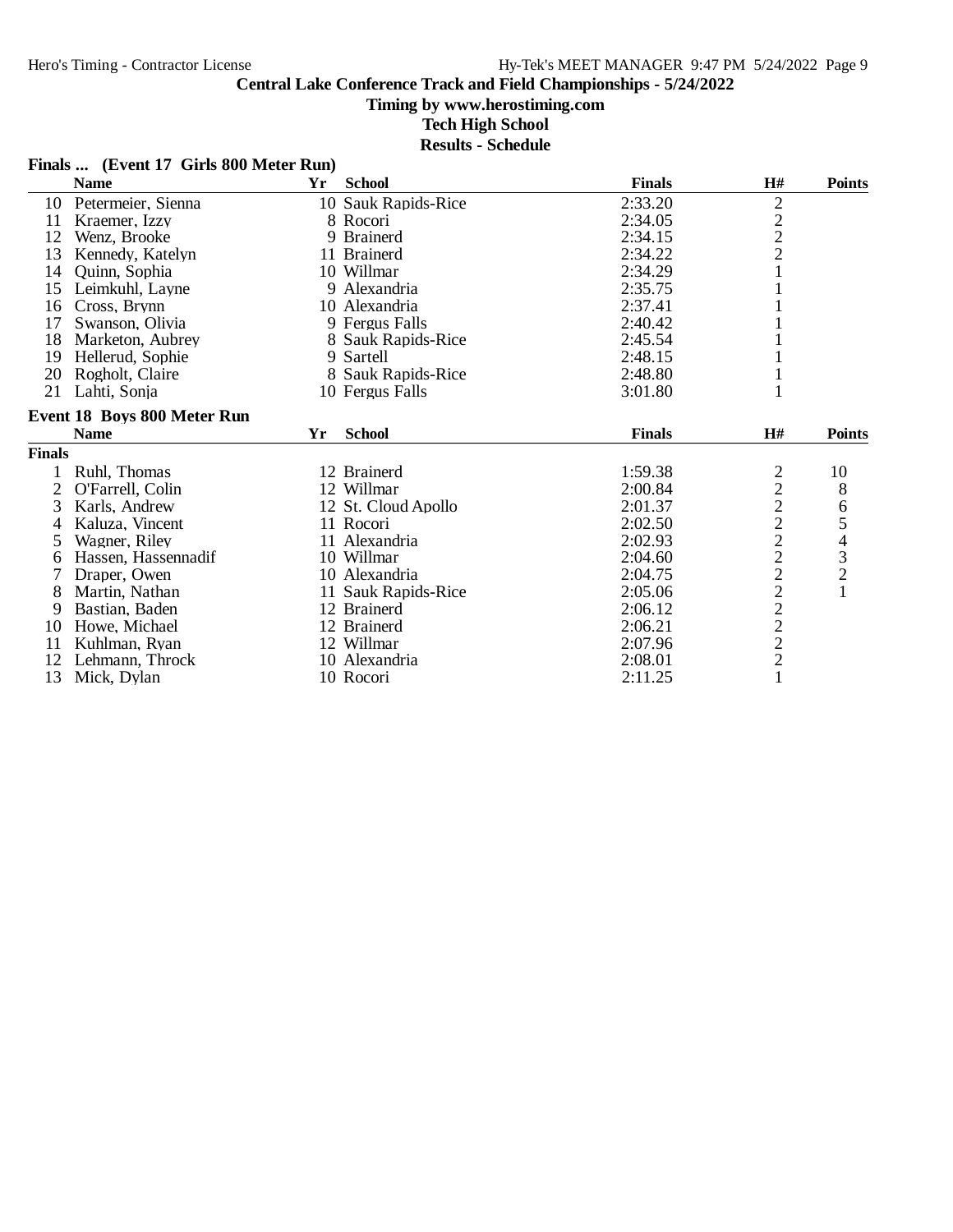**Timing by www.herostiming.com**

**Tech High School**

|                | <b>Name</b>                   | Yr | <b>School</b>       | <b>Finals</b> | H#            | <b>Points</b>  |
|----------------|-------------------------------|----|---------------------|---------------|---------------|----------------|
| 14             | Erickson, Tommy               |    | 9 Fergus Falls      | 2:11.94       | 1             |                |
| 15             | Kuhn, Aidan                   |    | 12 St. Cloud Apollo | 2:14.92       | 1             |                |
| 16             | Zieske, Caleb                 |    | 10 St. Cloud Apollo | 2:15.19       |               |                |
| 17             | Welde, Jack                   |    | 9 Fergus Falls      | 2:16.98       |               |                |
| 18             | Zabinski, Caleb               |    | 10 Rocori           | 2:19.49       |               |                |
| 19             | Lenarz, Hayden                |    | 8 Sartell           | 2:21.31       |               |                |
| 20             | Loidolt, Luke                 |    | 9 Sauk Rapids-Rice  | 2:22.56       |               |                |
| 21             | Husemann, Brady               |    | 11 Sartell          | 2:23.73       |               |                |
| 22             | Schmidt, Michael              |    | 9 Fergus Falls      | 2:23.79       |               |                |
| 23             | Berndt, Andrew                |    | 8 Sartell           | 2:25.48       |               |                |
| 24             | Nelson, Trace                 |    | 10 Sauk Rapids-Rice | 2:27.50       |               |                |
| 25             | Youngdahl, Shane              |    | 11 St. Cloud Tech   | 2:32.58       |               |                |
| 26             | Oulare, Cyprien               |    | 9 St. Cloud Tech    | 2:33.87       | $\mathbf{1}$  |                |
| 27             | Schoenrock, Oliver            |    | 10 St. Cloud Tech   | 2:38.42       | 1             |                |
|                | Event 19 Girls 200 Meter Dash |    |                     |               |               |                |
|                | <b>Name</b>                   | Yr | <b>School</b>       | <b>Finals</b> | H#            | <b>Points</b>  |
| <b>Finals</b>  |                               |    |                     |               |               |                |
| 1              | Deason, Brenna                |    | 11 Brainerd         | 26.06         | 3             | 10             |
| $\overline{c}$ | Kirchner, Ella                |    | 9 Sartell           | 26.66         | 3             | 8              |
| 3              | Wessel, Miah                  |    | 11 Alexandria       | 27.02         | 3             | 6              |
| 4              | Stadum, Katherine             |    | 11 Brainerd         | 27.18         | 3             |                |
| 5              | Eibensteiner, Chloe           |    | 9 Sartell           | 27.24         | 3             | $54$<br>3<br>2 |
| 6              | Motter, Katelyn               |    | 10 Rocori           | 27.67         |               |                |
| 7              | Hodges, Deshawna              |    | 11 Willmar          | 27.68         |               |                |
| 8              | Nelson, Myah                  |    | 12 Brainerd         | 27.97         |               | $\mathbf{1}$   |
| 9              | Kiffmeyer, Sydney             |    | 11 Rocori           | 27.97         |               |                |
| 10             | Fettig, Addison               |    | 10 Alexandria       | 28.09         |               |                |
| 11             | Emter, Kaia                   |    | 10 Alexandria       | 28.13         |               |                |
| 12             | Smestad, Siiri                |    | 9 Fergus Falls      | 28.21         |               |                |
| 13             | Francois, Madeline            |    | 10 Sartell          | 28.39         |               |                |
| 14             | Volker, Raena                 |    | 10 St. Cloud Tech   | 28.65         | 3232322221    |                |
| 15             | DeBrito, Rachel               |    | 8 Fergus Falls      | 28.88         |               |                |
| 16             | Fear, Mayah                   |    | 9 Fergus Falls      | 29.53         |               |                |
| 17             | Broman, Annika                |    | 11 Sauk Rapids-Rice | 29.56         |               |                |
| 18             | Peterson, Abigail             |    | 11 St. Cloud Tech   | 29.71         | $\frac{2}{2}$ |                |
| 19             | Karasch, Brynn                |    | 12 Sauk Rapids-Rice | 29.98         | $\mathbf{1}$  |                |
| 20             | Heinks, Antonia               |    | 9 St. Cloud Tech    | 30.00         | $\mathbf{1}$  |                |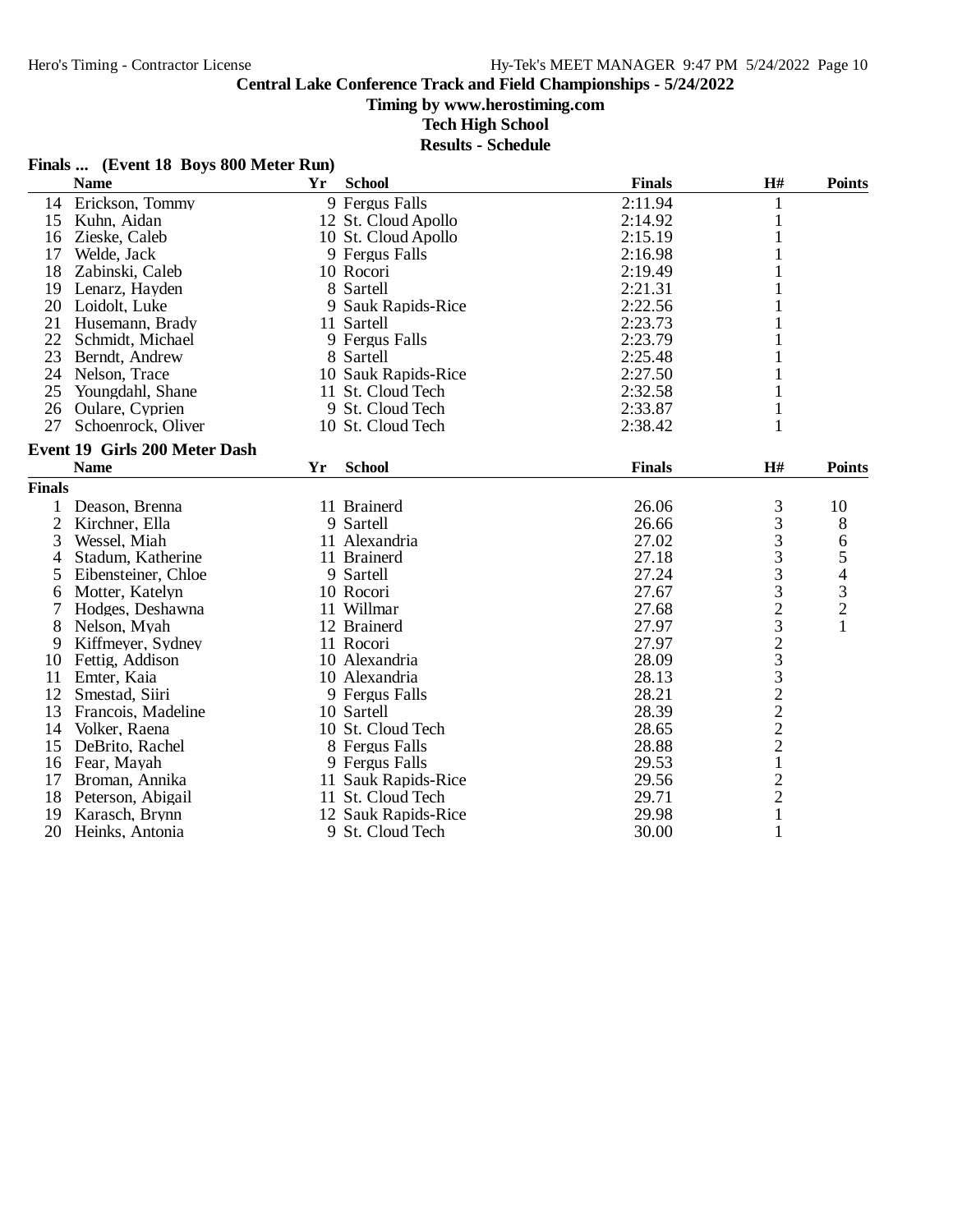#### **Timing by www.herostiming.com**

**Tech High School**

|                | Finals  (Event 19 Girls 200 Meter Dash) |    |                     |               |                |                |
|----------------|-----------------------------------------|----|---------------------|---------------|----------------|----------------|
|                | <b>Name</b>                             | Yr | <b>School</b>       | <b>Finals</b> | H#             | <b>Points</b>  |
| 21             | Hillenbrand, Keianna                    |    | 9 Willmar           | 30.21         | $\mathbf{1}$   |                |
|                | 22 Koosman, Lyndi                       |    | 10 Willmar          | 30.34         | $\overline{2}$ |                |
|                | <b>Event 20 Boys 200 Meter Dash</b>     |    |                     |               |                |                |
|                | <b>Name</b>                             | Yr | <b>School</b>       | <b>Finals</b> | $\mathbf{H}$ # | <b>Points</b>  |
| <b>Finals</b>  |                                         |    |                     |               |                |                |
|                | Doumbia, Christian                      |    | 12 Alexandria       | 22.27         | 3              | 10             |
| $\overline{2}$ | MacLaughlin, Dillon                     |    | 11 Brainerd         | 22.60         | 3              | 8              |
| 3              | Stark, Brandon                          |    | 10 Brainerd         | 22.98         | 3              | 6              |
| 4              | Price, Michael                          |    | 12 Willmar          | 23.12         | 3              |                |
| 5              | Negen, Trey                             |    | 9 Alexandria        | 23.40         | 3              |                |
| 6              | Trochlil, Lucas                         |    | 12 Willmar          | 23.53         | 3              |                |
| 7              | Nikolas, Arik                           |    | 11 St. Cloud Tech   | 23.64         |                | 5432           |
| 8              | Clark, Colton                           |    | 10 Rocori           | 23.85         |                | $\mathbf{1}$   |
| 9              | Stebbins, Baylor                        |    | 10 Sartell          | 23.94         |                |                |
| 10             | Reggin, Andrew                          |    | 11 Sartell          | 23.99         | 32322232222    |                |
| 11             | Nistler, Hunter                         |    | 11 Rocori           | 24.00         |                |                |
| 12             | McClellan, Ethan                        |    | 11 Sartell          | 24.10         |                |                |
| 13             | Sportel, Jackson                        |    | 12 Willmar          | 24.13         |                |                |
| 14             | Gottwalt, Andrew                        |    | 12 St. Cloud Tech   | 24.21         |                |                |
| 15             | Teboh, Batuo                            |    | 9 St. Cloud Tech    | 24.26         |                |                |
| 16             | Symanietz, Owen                         |    | 9 Sauk Rapids-Rice  | 24.37         |                |                |
| 17             | Pikula, Charlie                         |    | 10 Brainerd         | 24.42         |                |                |
| 18             | Job, Isaac                              |    | 12 Fergus Falls     | 24.58         |                |                |
| 19             | Jackson, Marqui                         |    | 9 Sauk Rapids-Rice  | 25.24         | $\mathbf{1}$   |                |
| 20             | Larocque, Chayce                        |    | 11 Sauk Rapids-Rice | 25.40         | $\mathbf{1}$   |                |
| 21             | Anderson, Justin                        |    | 10 Fergus Falls     | 29.13         | $\mathbf{1}$   |                |
| 22             | Schmidt, Michael                        |    | 9 Fergus Falls      | 29.43         | $\mathbf{1}$   |                |
|                | <b>Event 21 Girls 3200 Meter Run</b>    |    |                     |               |                |                |
|                | <b>Name</b>                             | Yr | <b>School</b>       | <b>Finals</b> |                | <b>Points</b>  |
| <b>Finals</b>  |                                         |    |                     |               |                |                |
| 1              | Ecker, Emma                             |    | 12 Alexandria       | 11:03.08      |                | 10             |
| $\overline{2}$ | Eilers, Lauren                          |    | 9 Willmar           | 11:05.85      |                | 8              |
| 3              | Gustafson, Emily                        |    | 10 St. Cloud Apollo | 11:29.36      |                | 6              |
| $\overline{4}$ | Larsen, Ava                             |    | 12 Rocori           | 11:32.31      |                |                |
| 5              | Eilers, Erin                            |    | 9 Willmar           | 11:43.18      |                | $\frac{5}{4}$  |
| 6              | Miller, Madelyn                         |    | 9 Brainerd          | 11:45.43      |                | $\overline{3}$ |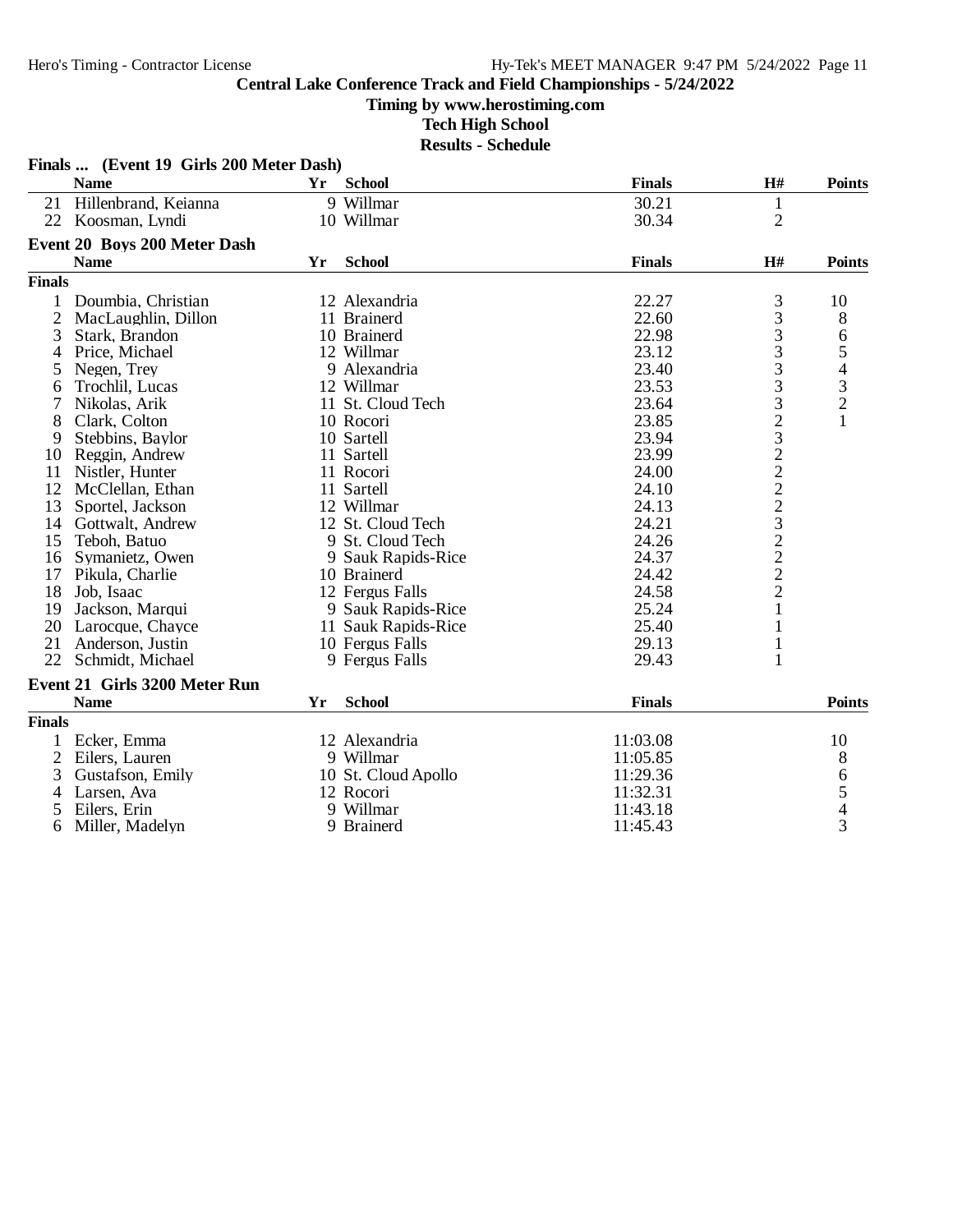#### **Timing by www.herostiming.com**

**Tech High School**

| Finals  (Event 21 Girls 3200 Meter Run) |  |  |
|-----------------------------------------|--|--|
|-----------------------------------------|--|--|

| <b>Name</b>                  | Yr | <b>School</b> | <b>Finals</b>                                                                                                                                                                                                                                                                                           | <b>Points</b>  |
|------------------------------|----|---------------|---------------------------------------------------------------------------------------------------------------------------------------------------------------------------------------------------------------------------------------------------------------------------------------------------------|----------------|
| Drietz, Hannah               |    |               | 11:53.98                                                                                                                                                                                                                                                                                                | $\overline{2}$ |
| Wellman, Cassie              |    |               | 12:17.20                                                                                                                                                                                                                                                                                                |                |
| Engstrom, Madi               |    |               | 12:31.10                                                                                                                                                                                                                                                                                                |                |
| Nelson, Ashley               |    |               | 12:41.49                                                                                                                                                                                                                                                                                                |                |
| Rademacher, Julia            |    |               | 12:51.17                                                                                                                                                                                                                                                                                                |                |
| Grotberg, Sarah              |    |               | 12:56.07                                                                                                                                                                                                                                                                                                |                |
| Reker, Amelia                |    |               | 13:23.15                                                                                                                                                                                                                                                                                                |                |
| Bogle, Faith                 |    |               | 14:11.44                                                                                                                                                                                                                                                                                                |                |
| Muniz, Aleatha               |    |               | 14:15.68                                                                                                                                                                                                                                                                                                |                |
| Sowada, Elka                 |    |               | 15:16.69                                                                                                                                                                                                                                                                                                |                |
| Williamson, Abigail          |    |               | 15:50.70                                                                                                                                                                                                                                                                                                |                |
| Event 22 Boys 3200 Meter Run |    |               |                                                                                                                                                                                                                                                                                                         |                |
| <b>Name</b>                  | Yr | <b>School</b> | <b>Finals</b>                                                                                                                                                                                                                                                                                           | <b>Points</b>  |
| <b>Finals</b>                |    |               |                                                                                                                                                                                                                                                                                                         |                |
| Anez, Sully                  |    |               | 10:05.68                                                                                                                                                                                                                                                                                                | 10             |
| Gerads, Jackson              |    |               | 10:07.36                                                                                                                                                                                                                                                                                                | 8              |
| Nies, Mitiku                 |    |               | 10:08.87                                                                                                                                                                                                                                                                                                | 6              |
| Greathouse, Harrison         |    |               | 10:12.06                                                                                                                                                                                                                                                                                                | 5              |
| Nemeth, Jonathan             |    |               | 10:17.89                                                                                                                                                                                                                                                                                                | $\overline{4}$ |
| Ostendorf, Alex              |    |               | 10:27.78                                                                                                                                                                                                                                                                                                | $\overline{3}$ |
|                              |    |               | 11 Brainerd<br>7 Fergus Falls<br>10 Willmar<br>10 Sartell<br>11 Brainerd<br>10 Fergus Falls<br>8 Sauk Rapids-Rice<br>7 Sauk Rapids-Rice<br>8 St. Cloud Tech<br>8 Sauk Rapids-Rice<br>10 Sartell<br>9 Willmar<br>12 St. Cloud Apollo<br>12 Sartell<br>11 Alexandria<br>11 Sartell<br>10 Sauk Rapids-Rice |                |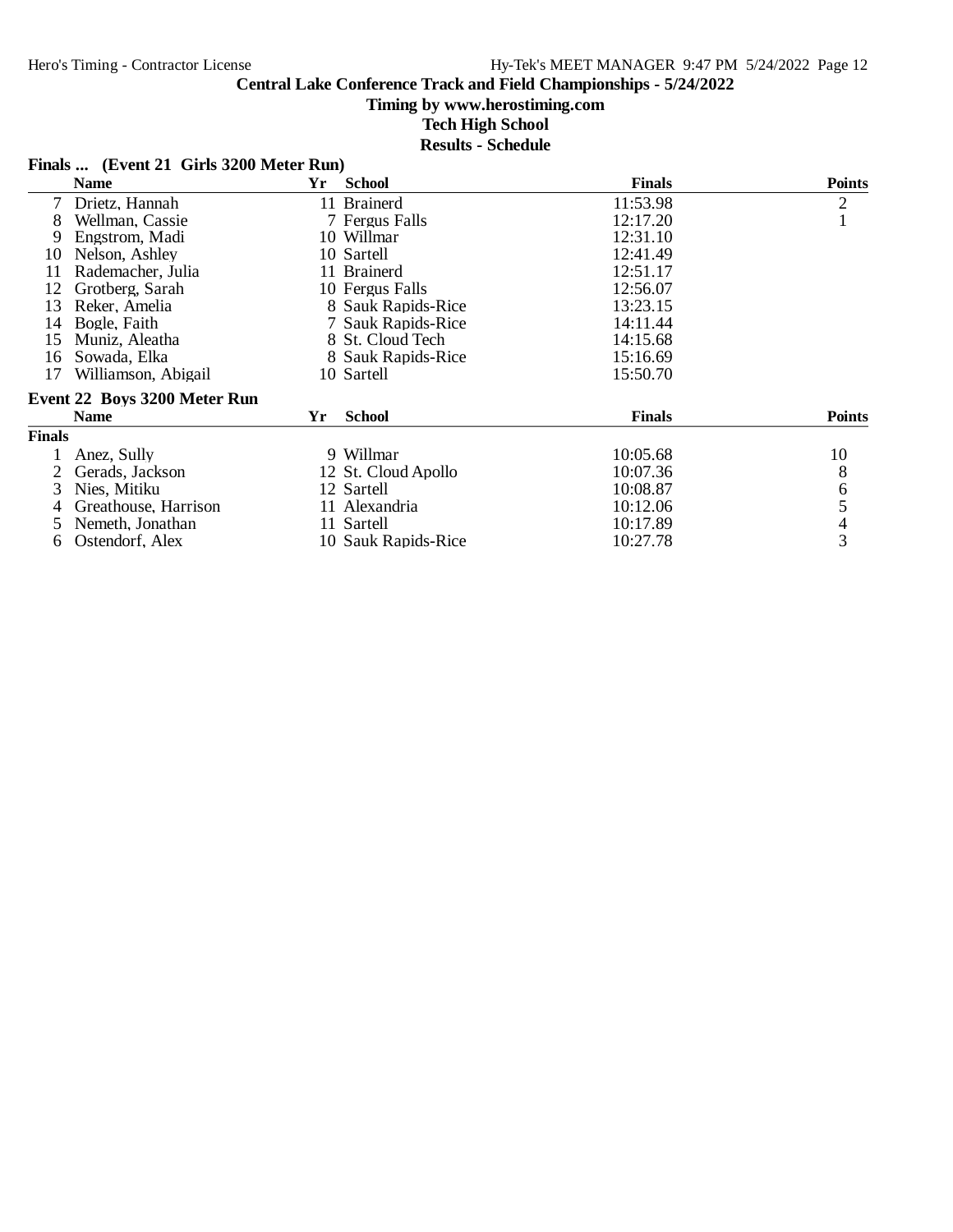#### **Timing by www.herostiming.com**

**Tech High School**

|  | Finals  (Event 22 Boys 3200 Meter Run) |  |  |  |
|--|----------------------------------------|--|--|--|
|--|----------------------------------------|--|--|--|

|                | <b>Name</b>                      | Yr | <b>School</b>       | <b>Finals</b> | <b>Points</b>  |
|----------------|----------------------------------|----|---------------------|---------------|----------------|
| $\overline{7}$ | Cady, Adam                       |    | 12 Brainerd         | 10:30.59      | $\overline{2}$ |
| 8              | Dubet, Fathi                     |    | 10 Willmar          | 10:31.45      |                |
| 9              | Capelle, Bennet                  |    | 12 Brainerd         | 10:33.55      |                |
| 10             | Runge, Landon                    |    | 10 Alexandria       | 10:34.39      |                |
| 11             | Lobb, Conrad                     |    | 12 Fergus Falls     | 10:35.52      |                |
| 12             | Thiesse, Nolan                   |    | 11 Brainerd         | 10:36.34      |                |
| 13             | Snowberg, Malcolm                |    | 12 St. Cloud Apollo | 10:44.62      |                |
| 14             | Spoden. Jack                     |    | 12 Rocori           | 10:49.40      |                |
| 15             | Ingle, Mason                     |    | 10 Rocori           | 10:52.20      |                |
| 16             | Bredenberg, Logan                |    | 9 Fergus Falls      | 10:52.26      |                |
| 17             | Zepeda, Brandon                  |    | 10 Willmar          | 10:53.25      |                |
| 18             | Tuel, Matthew                    |    | 8 Fergus Falls      | 10:54.36      |                |
| 19             | Wilmesmeier, Thomas              |    | 10 Alexandria       | 10:58.44      |                |
| 20             | Pickle, Sean                     |    | 11 St. Cloud Tech   | 11:05.08      |                |
| 21             | Sandoval, Amado                  |    | 10 St. Cloud Tech   | 11:05.18      |                |
| 22             | Kadlec, Brice                    |    | 11 Sartell          | 11:44.82      |                |
| 23             | Tucker, Ayden                    |    | 12 Sauk Rapids-Rice | 13:59.66      |                |
|                | Event 23 Girls 4x400 Meter Relay |    |                     |               |                |
|                | <b>Team</b>                      |    | <b>Relay</b>        | <b>Finals</b> | <b>Points</b>  |
| <b>Finals</b>  |                                  |    |                     |               |                |
|                | Rocori                           |    |                     | 4:08.67       | 10             |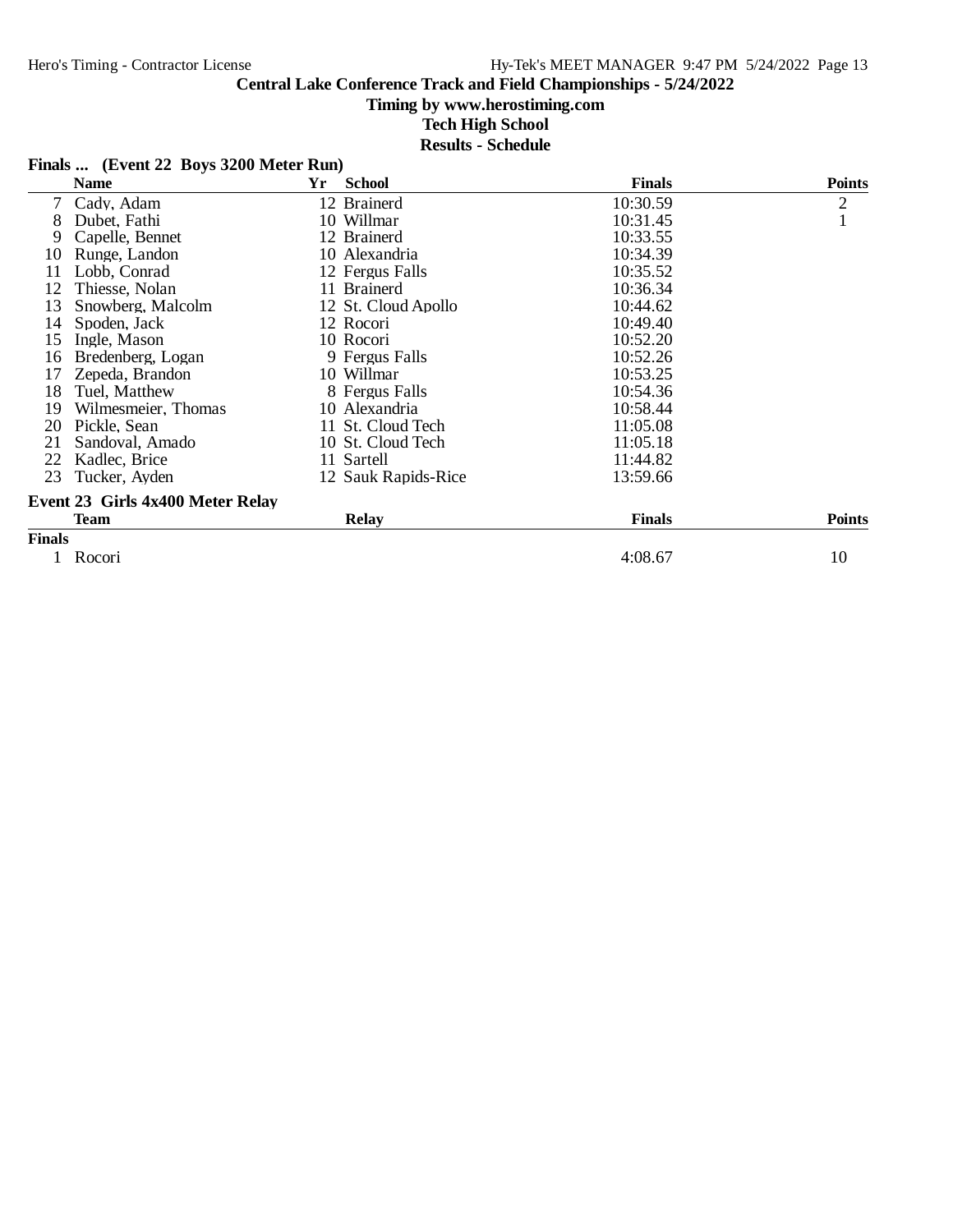**Timing by www.herostiming.com**

**Tech High School**

|                | Finals  (Event 23 Girls 4x400 Meter Relay) |    |                     |               |                         |                          |
|----------------|--------------------------------------------|----|---------------------|---------------|-------------------------|--------------------------|
|                | <b>Team</b>                                |    | <b>Relay</b>        | <b>Finals</b> |                         | <b>Points</b>            |
| 2              | Alexandria                                 |    |                     | 4:10.34       |                         | 8                        |
| 3              | Willmar                                    |    |                     | 4:15.40       |                         | 6                        |
| 4              | Sartell                                    |    |                     | 4:17.86       |                         | 5                        |
| 5              | <b>Brainerd</b>                            |    |                     | 4:18.96       |                         | 4                        |
| 6              | St. Cloud Apollo                           |    |                     | 4:31.23       |                         |                          |
|                | Sauk Rapids-Rice                           |    |                     | 4:32.90       |                         | $\frac{3}{2}$            |
| 8              | Fergus Falls                               |    |                     | 4:36.53       |                         |                          |
| 9              | St. Cloud Tech                             |    |                     | 4:43.96       |                         |                          |
|                | <b>Event 24 Boys 4x400 Meter Relay</b>     |    |                     |               |                         |                          |
|                | <b>Team</b>                                |    | <b>Relay</b>        | <b>Finals</b> |                         | <b>Points</b>            |
| <b>Finals</b>  |                                            |    |                     |               |                         |                          |
|                | <b>Brainerd</b>                            |    |                     | 3:31.48       |                         | 10                       |
| $\overline{2}$ | Alexandria                                 |    |                     | 3:34.43       |                         | 8                        |
| 3              | Willmar                                    |    |                     | 3:34.98       |                         | 6                        |
| 4              | St. Cloud Apollo                           |    |                     | 3:40.76       |                         |                          |
| 5              | Sartell                                    |    |                     | 3:41.66       |                         | 5<br>4                   |
| 6              | Fergus Falls                               |    |                     | 3:44.65       |                         |                          |
|                | Sauk Rapids-Rice                           |    |                     | 3:44.68       |                         | $\frac{3}{2}$            |
|                |                                            |    |                     |               |                         |                          |
| 8<br>9         | Rocori<br>St. Cloud Tech                   |    |                     | 3:45.96       |                         |                          |
|                |                                            |    |                     | 3:51.00       |                         |                          |
|                | <b>Event 25 Girls Shot Put</b>             |    |                     |               |                         |                          |
|                | <b>Name</b>                                | Yr | <b>School</b>       | <b>Finals</b> | H#                      | <b>Points</b>            |
| <b>Finals</b>  |                                            |    |                     |               |                         |                          |
|                | Caughey, Hanna                             |    | 12 Brainerd         | 37-07.25      | 3                       | 10                       |
| 2              | Sowada, Amaria                             |    | 10 Alexandria       | 35-07.00      | 3                       | 8                        |
| 3              | Larson, Makenna                            |    | 10 Willmar          | 34-05.50      |                         | 6                        |
| 4              | Cullen, Hailee                             |    | 12 Sauk Rapids-Rice | 34-05.25      | $\frac{3}{3}$           | 5                        |
| 5              | Schneider, Brianna                         |    | 9 Rocori            | 34-04.00      |                         | $\overline{\mathcal{L}}$ |
| 6              | Shinn, Ella                                |    | 12 Willmar          | 33-10.00      |                         |                          |
|                | Vinje, Sophia                              |    | 11 Alexandria       | 33-07.50      | 333233                  | $\frac{3}{2}$            |
| 8              | Mushatt, Brooke                            |    | 10 Sauk Rapids-Rice | 32-08.50      |                         |                          |
| 9              | Schabel, Sonja                             |    | 12 Alexandria       | 32-06.75      |                         |                          |
| 10             | Riley, Elianna                             |    | 11 Brainerd         | 32-04.00      |                         |                          |
| 11             | Faber, Mckenna                             |    | 12 Rocori           | 32-00.00      |                         |                          |
| 12             | Kahre, Mckenzie                            |    | 11 Sartell          | 31-05.25      | $\frac{2}{2}$           |                          |
| 13             | Quinn, Avery                               |    | 10 Willmar          | 31-02.50      | $\mathbf 1$             |                          |
| 14             | Kunstleben, Paige                          |    | 12 St. Cloud Apollo | 31-02.50      | $\overline{2}$          |                          |
| 15             | Finnern, Kajsa                             |    | 10 Sartell          | 31-02.25      | $\overline{\mathbf{c}}$ |                          |
| 16             | Mueffelmann, Paige                         |    | 10 Rocori           | 31-02.00      | $\overline{c}$          |                          |
| 17             | Trushenski, Isabel                         |    | 10 St. Cloud Apollo | 30-11.00      |                         |                          |
| 18             | Stueve, Breanna                            |    | 11 St. Cloud Apollo | 29-08.25      | $\frac{2}{2}$           |                          |
| 19             | Flynn, Aubrey                              |    | 10 Sartell          | 28-09.50      | $\mathbf{1}$            |                          |
| 20             |                                            |    | 11 Brainerd         | 27-00.50      | 1                       |                          |
|                | Tupy, Anna                                 |    |                     |               |                         |                          |
| 21             | Kimman, Kaitlyn                            |    | 11 Sauk Rapids-Rice | 26-08.00      | 1                       |                          |
| 22             | Kugler, Haley                              |    | 12 Fergus Falls     | 24-07.50      | $\mathbf{1}$            |                          |
| 23             | Cox, Aisling                               |    | 10 Fergus Falls     | 24-04.25      | $\mathbf{1}$            |                          |
|                | 24 Fazio, Lauren                           |    | 9 Fergus Falls      | 23-07.50      | $\mathbf{1}$            |                          |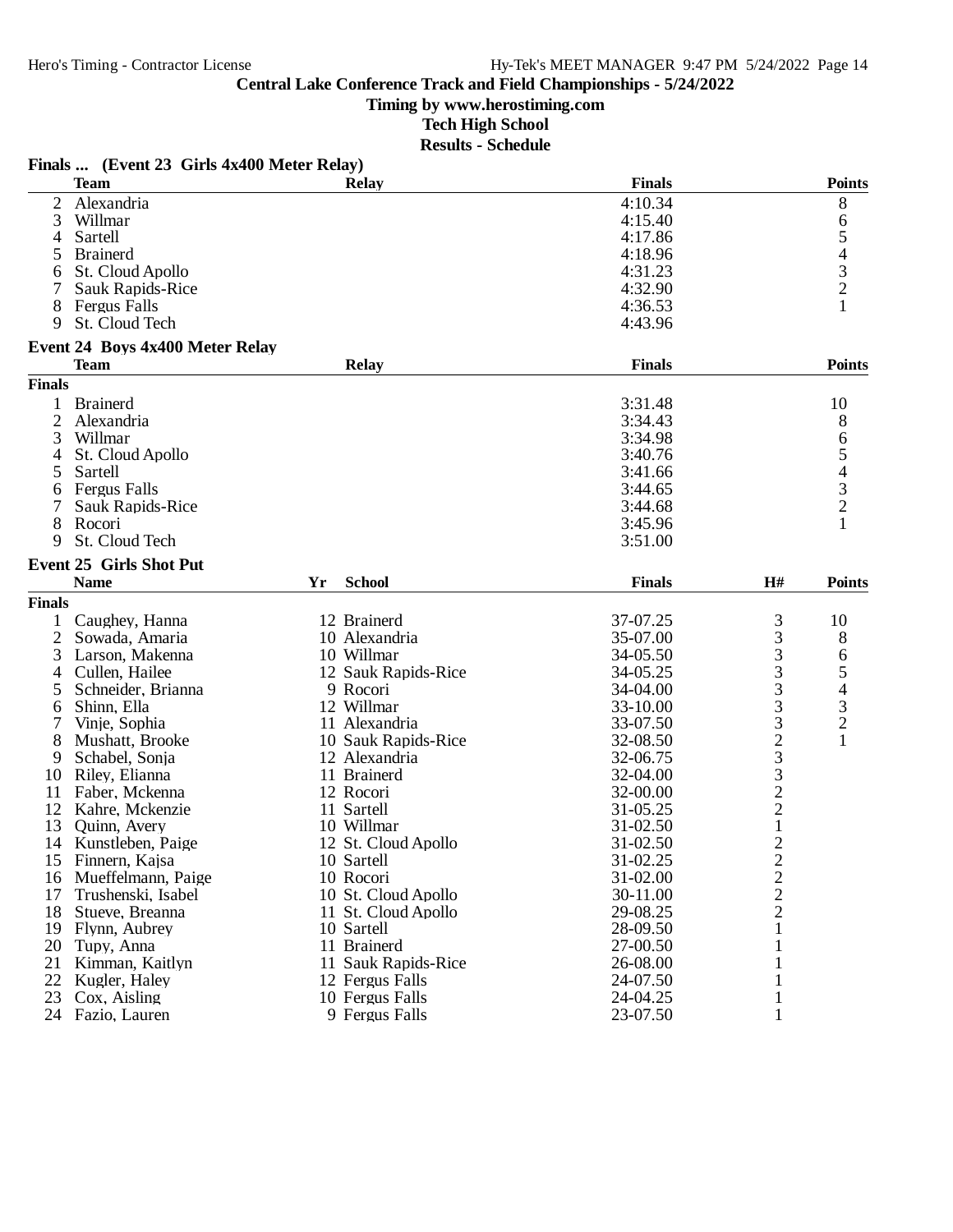# **Timing by www.herostiming.com**

|                | Finals  (Event 25 Girls Shot Put)  |    |                     |               |                 |                                            |
|----------------|------------------------------------|----|---------------------|---------------|-----------------|--------------------------------------------|
|                | <b>Name</b>                        | Yr | <b>School</b>       | <b>Finals</b> | H#              | <b>Points</b>                              |
|                | 25 McDonald, Grace                 |    | 9 St. Cloud Tech    | 22-05.25      | 1               |                                            |
|                | <b>Event 26 Boys Shot Put</b>      |    |                     |               |                 |                                            |
|                | <b>Name</b>                        | Yr | <b>School</b>       | <b>Finals</b> | H#              | <b>Points</b>                              |
| <b>Finals</b>  |                                    |    |                     |               |                 |                                            |
| 1              | Albright, Andrew                   |    | 12 Brainerd         | 57-05.25      | 3               | 10                                         |
| $\overline{2}$ | Jensen, Alexander                  |    | 11 Fergus Falls     | 50-06.00      | 3               | 8                                          |
| 3              | Kaczor, John                       |    | 12 St. Cloud Tech   | 50-00.50      | 3               | 6                                          |
| 4              | Minnerath, Grady                   |    | 10 Rocori           | 47-11.50      | 3               | 5                                          |
| 5              | Lanoux, Joseph                     |    | 12 Alexandria       | 47-09.00      | 3               | $\begin{array}{c} 4 \\ 3 \\ 2 \end{array}$ |
| 6              | Russell, Joshua                    |    | 12 St. Cloud Tech   | 45-11.00      | 3               |                                            |
| 7              | White, Will                        |    | 12 Sauk Rapids-Rice | 45-05.00      | 3               |                                            |
| 8              | Kowalczyk, Tyler                   |    | 11 Willmar          | 42-09.00      | $\overline{c}$  | $\mathbf{1}$                               |
| 9              | Wind, Mitch                        |    | 10 Brainerd         | 42-07.00      | $\mathbf 1$     |                                            |
| 10             | Drouillard, Layten                 |    | 10 Fergus Falls     | 42-01.25      | $2222$<br>$223$ |                                            |
| 11             | Piepho, Calen                      |    | 12 Alexandria       | 41-08.50      |                 |                                            |
| 12             | Flannigan, Jacob                   |    | 11 Willmar          | 40-10.50      |                 |                                            |
| 13             | Guggenberger, Damon                |    | 11 Rocori           | 40-07.50      |                 |                                            |
| 14             | Mahowald, Will                     |    | 11 Sartell          | 40-07.00      |                 |                                            |
| 15             | Wittmer, Brent                     |    | 11 Rocori           | 40-00.75      |                 |                                            |
| 16             | Ritz, Jonathan                     |    | 10 Willmar          | 38-11.50      | $\overline{c}$  |                                            |
| 17             | Jager, Caden                       |    | 12 Brainerd         | 38-10.75      | $\,1$           |                                            |
| 18             | Peterson, Micah                    |    | 12 St. Cloud Apollo | 38-07.50      | $\frac{2}{2}$   |                                            |
| 19             | Sayre, Ashton                      |    | 11 Alexandria       | 38-07.25      |                 |                                            |
| 20             | Sundell, Charlie                   |    | 9 Sartell           | 36-05.75      | 1               |                                            |
| 21             | Kucera, Andy                       |    | 9 Fergus Falls      | 35-08.75      |                 |                                            |
| 22             | Adams, Cody                        |    | 10 St. Cloud Apollo | 35-07.00      |                 |                                            |
| 23             | Maldonado, Diego                   |    | 10 St. Cloud Apollo | 35-04.75      | 1               |                                            |
| 24             | Vosberg, Nathan                    |    | 11 Sartell          | 32-04.00      |                 |                                            |
| 25             | Smith, Cameron                     |    | 9 Sauk Rapids-Rice  | 29-07.50      |                 |                                            |
| 26             | Wilson, Lars                       |    | 12 Sauk Rapids-Rice | $21 - 10.00$  | 1               |                                            |
|                | Cox-Payton, Derrick                |    | 11 St. Cloud Tech   | <b>FOUL</b>   | 3               |                                            |
|                | <b>Event 27 Girls Discus Throw</b> |    |                     |               |                 |                                            |
|                | <b>Name</b>                        | Yr | <b>School</b>       | <b>Finals</b> | H#              | <b>Points</b>                              |
| <b>Finals</b>  |                                    |    |                     |               |                 |                                            |
|                | Caughey, Hanna                     |    | 12 Brainerd         | 130-09        | 3               | 10                                         |
| $\overline{2}$ | Mushatt, Brooke                    |    | 10 Sauk Rapids-Rice | 125-09        | 3               | 8                                          |
| 3              | Shinn, Ella                        |    | 12 Willmar          | 116-10        | $\overline{2}$  | 6                                          |
| 4              | Vinje, Sophia                      |    | 11 Alexandria       | 110-06        | 3               | ς                                          |
| 5              | Sowada, Amaria                     |    | 10 Alexandria       | 104-06        | 3               | 4                                          |
| 6              | Maagard, Elise                     |    | 10 Alexandria       | 103-01        | 3               | 3                                          |
| 7              | Sieben, Shelby                     |    | 12 Rocori           | $102 - 10$    | 3               | $\overline{c}$                             |
| 8              | Schneider, Brianna                 |    | 9 Rocori            | $102 - 10$    |                 |                                            |
| 9              | Quinn, Avery                       |    | 10 Willmar          | 102-07        | $\frac{3}{3}$   |                                            |
| 10             | Stueve, Breanna                    |    | 11 St. Cloud Apollo | 95-04         | $\frac{2}{3}$   |                                            |
| 11             | Cullen, Hailee                     |    | 12 Sauk Rapids-Rice | $92 - 10$     |                 |                                            |
| 12             | Faber, Mckenna                     |    | 12 Rocori           | $90 - 05$     | $\sqrt{2}$      |                                            |
| 13             | Boelter, Ella                      |    | 12 Sartell          | 87-10         | $\overline{2}$  |                                            |
|                |                                    |    |                     |               |                 |                                            |

# **Tech High School**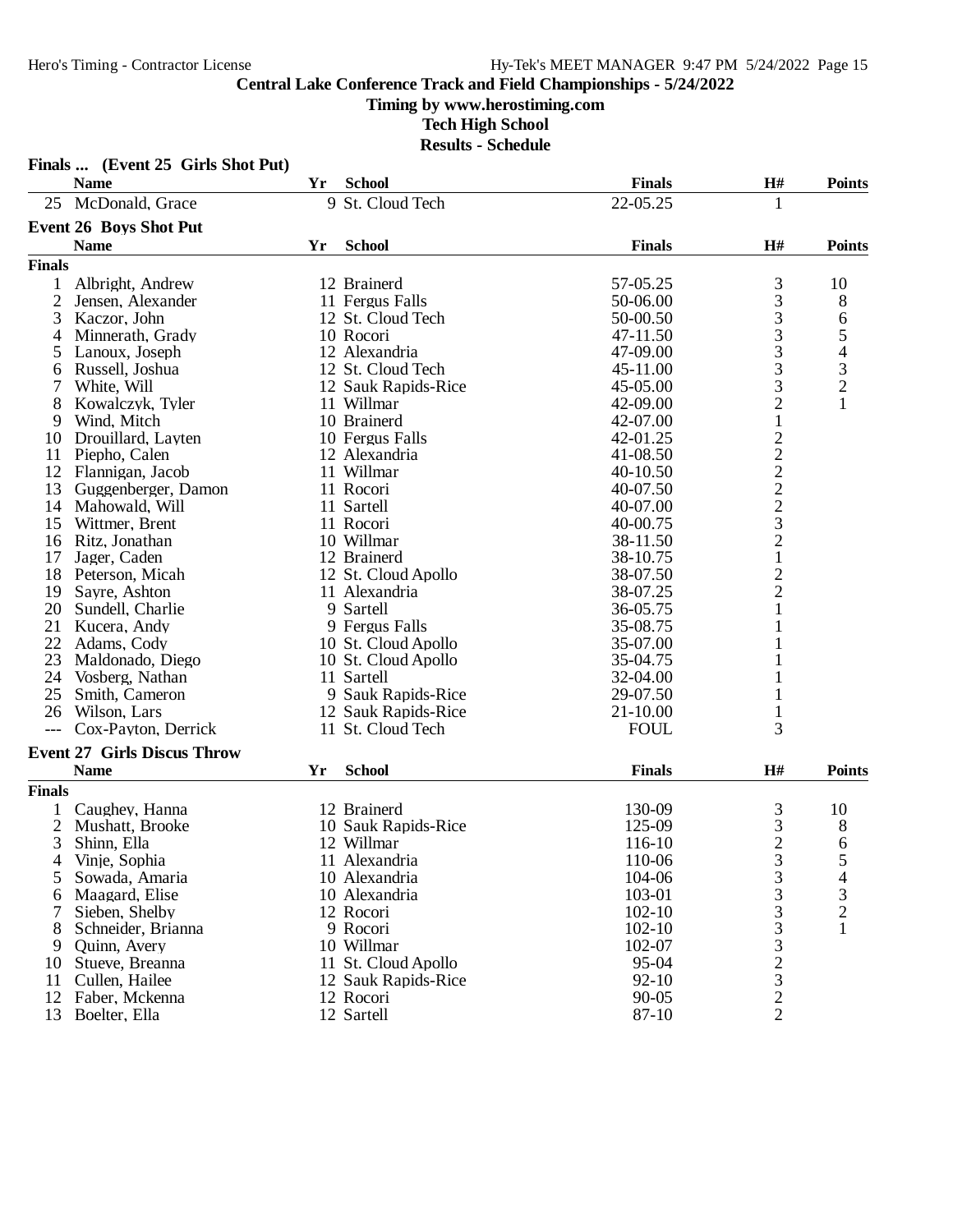**Timing by www.herostiming.com**

**Tech High School**

|               | Finals  (Event 27 Girls Discus Throw)            |            |                     |               |                                                |                  |
|---------------|--------------------------------------------------|------------|---------------------|---------------|------------------------------------------------|------------------|
|               | <b>Name</b>                                      | Yr         | <b>School</b>       | <b>Finals</b> | H#                                             | <b>Points</b>    |
| 14            | Kahre, Mckenzie                                  |            | 11 Sartell          | 87-03         | 1                                              |                  |
| 15            | Larson, Makenna                                  |            | 10 Willmar          | 86-10         | $\overline{c}$                                 |                  |
| 16            | Finnern, Kajsa                                   |            | 10 Sartell          | 83-09         | $\mathbf{1}$                                   |                  |
| 17            | Brown, Ellie                                     |            | 11 Brainerd         | 81-09         | $\overline{c}$                                 |                  |
| 18            | Kugler, Haley                                    |            | 12 Fergus Falls     | 81-06         | $\mathbf{1}$                                   |                  |
|               | 19 Riley, Elianna                                |            | 11 Brainerd         | 81-05         |                                                |                  |
| 20            | Kunstleben, Paige                                |            | 12 St. Cloud Apollo | 81-00         | $\frac{2}{2}$                                  |                  |
| 21            | Cox, Aisling                                     |            | 10 Fergus Falls     | 77-09         | 1                                              |                  |
| 22            | McDonald, Grace                                  |            | 9 St. Cloud Tech    | $70 - 05$     | 1                                              |                  |
| 23            | Knopp, Bethany                                   |            | 12 St. Cloud Apollo | 68-04         | 1                                              |                  |
| 24            | Wellman, Alexis                                  |            | 9 Fergus Falls      | $61 - 11$     | $\mathbf{1}$                                   |                  |
| 25            | Quach, Ajiah                                     |            | 11 Sauk Rapids-Rice | 56-00         | 1                                              |                  |
|               |                                                  |            |                     |               |                                                |                  |
|               | <b>Event 28 Boys Discus Throw</b><br><b>Name</b> | Yr         | <b>School</b>       | <b>Finals</b> | H#                                             | <b>Points</b>    |
|               |                                                  |            |                     |               |                                                |                  |
| <b>Finals</b> |                                                  |            |                     |               |                                                |                  |
| 1             | Hoppe, Ethan                                     |            | 12 Alexandria       | 146-11        | 3                                              | 10               |
| 2             | Jensen, Alexander                                |            | 11 Fergus Falls     | 142-02        | 3                                              | 8                |
| 3             | Drouillard, Layten                               |            | 10 Fergus Falls     | 137-00        | 3                                              | 6                |
| 4             | Russell, Joshua                                  |            | 12 St. Cloud Tech   | 132-04        | 3                                              |                  |
| 5             | Lanoux, Joseph                                   |            | 12 Alexandria       | 131-00        | 3                                              | 5<br>4<br>3<br>2 |
| 6             | Venenga, Hayden                                  |            | 10 Willmar          | 129-10        | 3                                              |                  |
| 7             | Minnerath, Grady                                 |            | 10 Rocori           | 124-11        | $\overline{c}$                                 |                  |
| 8             | Wittmer, Brent                                   |            | 11 Rocori           | 124-03        | $\begin{array}{c} 3 \\ 2 \\ 3 \end{array}$     | $\mathbf{1}$     |
| 9             | Jager, Caden                                     |            | 12 Brainerd         | 122-01        |                                                |                  |
| 10            | Homelvig, Zander                                 |            | 12 Alexandria       | 121-07        |                                                |                  |
| 11            | Ritz, Jonathan                                   |            | 10 Willmar          | 120-04        |                                                |                  |
| 12            | Oker, Jack                                       |            | 10 St. Cloud Tech   | 117-11        | $\mathbf 1$                                    |                  |
| 13            | Adams, Cody                                      |            | 10 St. Cloud Apollo | 116-00        |                                                |                  |
| 14            | Gunnerson, Luke                                  |            | 11 Rocori           | 112-08        | $\begin{array}{c}\n23 \\ 22 \\ 2\n\end{array}$ |                  |
| 15            | Sundell, Charlie                                 |            | 9 Sartell           | 111-04        |                                                |                  |
| 16            | Mahowald, Will                                   |            | 11 Sartell          | 109-01        |                                                |                  |
| 17            | Janu, Brandon                                    |            | 12 Sartell          | 105-00        |                                                |                  |
| 18            | Wagner, Gus                                      |            | 11 Brainerd         | 101-08        | 1                                              |                  |
| 19            | Hoagland, Anthony                                |            | 9 St. Cloud Apollo  | 99-02         | 1                                              |                  |
| 20            | Peterson, Micah                                  |            | 12 St. Cloud Apollo | 97-06         |                                                |                  |
| 21            | Wind, Mitch                                      |            | 10 Brainerd         | 86-05         |                                                |                  |
| 22            | Winker, Logan                                    |            | 10 Sauk Rapids-Rice | 80-08         |                                                |                  |
| 23            | Sander, Dominic                                  |            | 12 Sauk Rapids-Rice | 78-00         |                                                |                  |
|               | 24 Kucera, Andy                                  |            | 9 Fergus Falls      | 64-08         | $\mathbf{1}$                                   |                  |
|               | Iedema, Isaiah                                   |            | 11 Willmar          | <b>FOUL</b>   | $\overline{c}$                                 |                  |
|               | Kaczor, John                                     |            | 12 St. Cloud Tech   | <b>FOUL</b>   | $\overline{2}$                                 |                  |
|               | <b>Event 29 Girls Pole Vault</b>                 |            |                     |               |                                                |                  |
|               | <b>Name</b>                                      | ${\bf Yr}$ | <b>School</b>       | <b>Finals</b> |                                                | <b>Points</b>    |
| <b>Finals</b> |                                                  |            |                     |               |                                                |                  |
| $\mathbf{1}$  | Deason, Brenna                                   |            | 11 Brainerd         | 11-00.00      |                                                | 10               |
| 2             | Lommel, Libby                                    |            | 12 St. Cloud Apollo | 10-02.00      |                                                | 8                |
| 3             | Kent, Izzy                                       |            | 12 Alexandria       | $9 - 10.00$   |                                                | 5.50             |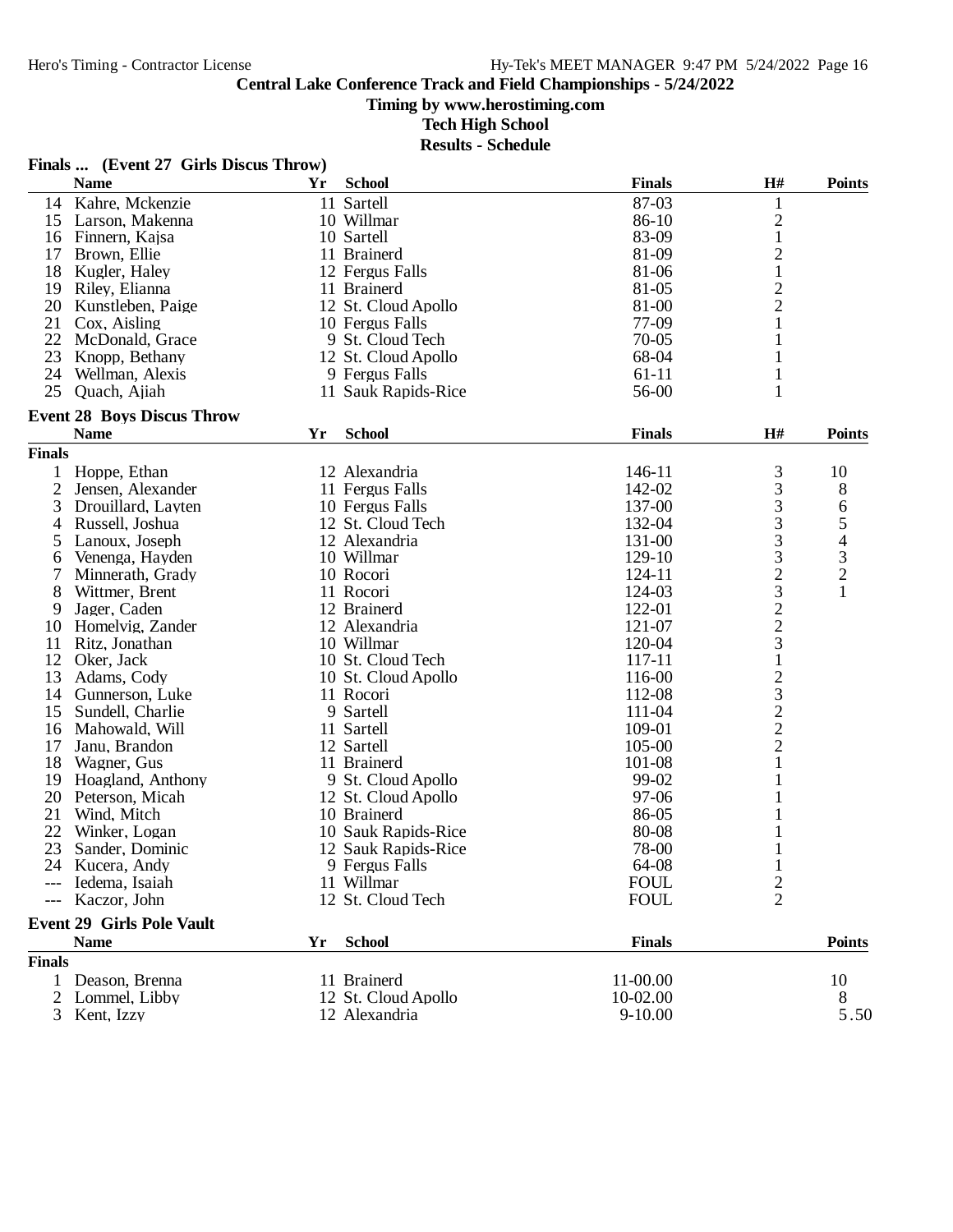**Timing by www.herostiming.com**

**Tech High School**

|                | Finals  (Event 29 Girls Pole Vault)            |    |                     |               |                                                 |
|----------------|------------------------------------------------|----|---------------------|---------------|-------------------------------------------------|
|                | <b>Name</b>                                    | Yr | <b>School</b>       | <b>Finals</b> | <b>Points</b>                                   |
| 4              | Peterson, Kamryn                               |    | 12 Brainerd         | $9 - 10.00$   | 5.50                                            |
| 5              | Westrup, Hailey                                |    | 11 Sartell          | 9-06.00       |                                                 |
| 5              | Lewandowski, Briehyn                           |    | 11 Sartell          | 9-06.00       | $\frac{3}{3}$                                   |
| 7              | Koosman, Lyndi                                 |    | 10 Willmar          | 9-06.00       | $\overline{3}$                                  |
| 8              | Kremer, Faith                                  |    | 11 Rocori           | 8-10.00       | .50                                             |
| 9              | Haugen, Grace                                  |    | 12 Willmar          | 8-10.00       | .50                                             |
| 10             | Guggenberger, Anika                            |    | 12 Rocori           | 8-02.00       |                                                 |
| 10             | Luepke, Bria                                   |    | 12 Alexandria       | 8-02.00       |                                                 |
| 10             | Fettig, Ailynn                                 |    | 12 Alexandria       | 8-02.00       |                                                 |
| 13             | Schiller, Malina                               |    | 11 Brainerd         | 8-02.00       |                                                 |
| 14             | Johnson, Gretta                                |    | 11 Sartell          | 7-06.00       |                                                 |
|                | Heinks, Antonia                                |    | 9 St. Cloud Tech    | <b>NH</b>     |                                                 |
|                | Seedorf, Aubrey                                |    | 9 Fergus Falls      | <b>NH</b>     |                                                 |
|                | Jacobson, Sumalee                              |    | 8 Sauk Rapids-Rice  | <b>NH</b>     |                                                 |
|                | Metcalf, Ella                                  |    | 11 Fergus Falls     | <b>NH</b>     |                                                 |
|                | Poe, Samantha                                  |    | 11 Willmar          | <b>NH</b>     |                                                 |
| $---$          | Fear, Mayah                                    |    | 9 Fergus Falls      | NH            |                                                 |
|                | <b>Event 30 Boys Pole Vault</b>                |    |                     |               |                                                 |
|                | <b>Name</b>                                    | Yr | <b>School</b>       | <b>Finals</b> | <b>Points</b>                                   |
| <b>Finals</b>  |                                                |    |                     |               |                                                 |
|                | 1 Lee, Jordan                                  |    | 12 Fergus Falls     | 13-03.00      | 10                                              |
| 2              | Johnston, Joshua                               |    | 12 Rocori           | 12-09.00      | 8                                               |
| 3              | Homelvig, Bryr                                 |    | 11 Alexandria       | 12-03.00      | 6                                               |
| 4              | Johnson, Reid                                  |    | 12 Sauk Rapids-Rice | 12-03.00      |                                                 |
| 5              | Hoelzel, Gavin                                 |    | 11 Brainerd         | 11-09.00      |                                                 |
| 6              | Larson, George                                 |    | 10 Sartell          | 11-09.00      | $\begin{array}{c} 5 \\ 4 \\ 3 \\ 2 \end{array}$ |
| 7              | Williams, Samuel                               |    | 10 Alexandria       | 11-00.00      |                                                 |
| 8              | Bastian, Baden                                 |    | 12 Brainerd         | 11-00.00      | 1                                               |
| 9              | Novak, Sebastian                               |    | 11 Rocori           | 11-00.00      |                                                 |
| 10             | Anez, Sully                                    |    | 9 Willmar           | 10-03.00      |                                                 |
| 11             | Thacker, Landon                                |    | 12 Fergus Falls     | 10-03.00      |                                                 |
| 11             | Babolian, Owen                                 |    | 12 Fergus Falls     | 10-03.00      |                                                 |
|                | Kallevig, Joseph                               |    | 12 Willmar          | <b>NH</b>     |                                                 |
|                | Helfinstine, Koda                              |    | 10 Willmar          | <b>NH</b>     |                                                 |
|                | Mattick, Bjorn                                 |    | 10 St. Cloud Tech   | NH            |                                                 |
|                | Kluempke, Owen                                 |    | 10 St. Cloud Tech   | <b>NH</b>     |                                                 |
|                | Heinks, Alexander                              |    | 10 St. Cloud Tech   | NH            |                                                 |
|                | Schabel, Erik                                  |    | 12 Alexandria       | <b>NH</b>     |                                                 |
|                | Dilley, Luke                                   |    | 9 Sauk Rapids-Rice  | <b>NH</b>     |                                                 |
|                | Weekley, Braydon                               |    | 10 St. Cloud Apollo | <b>NH</b>     |                                                 |
|                | Chirhart, Alexander                            |    | 9 Rocori            | <b>NH</b>     |                                                 |
|                | Scapanski, Evan                                |    | 9 Sauk Rapids-Rice  | <b>NH</b>     |                                                 |
|                |                                                |    |                     |               |                                                 |
|                | <b>Event 31 Girls High Jump</b><br><b>Name</b> |    | <b>School</b>       | <b>Finals</b> | <b>Points</b>                                   |
| <b>Finals</b>  |                                                | Yr |                     |               |                                                 |
| $\mathbf{1}$   | Hansen, Ainsley                                |    | 12 Fergus Falls     | 5-07.00       |                                                 |
|                |                                                |    |                     |               | 10                                              |
| $\overline{2}$ | Birks, Lily                                    |    | 12 Brainerd         | 5-02.00       | 8                                               |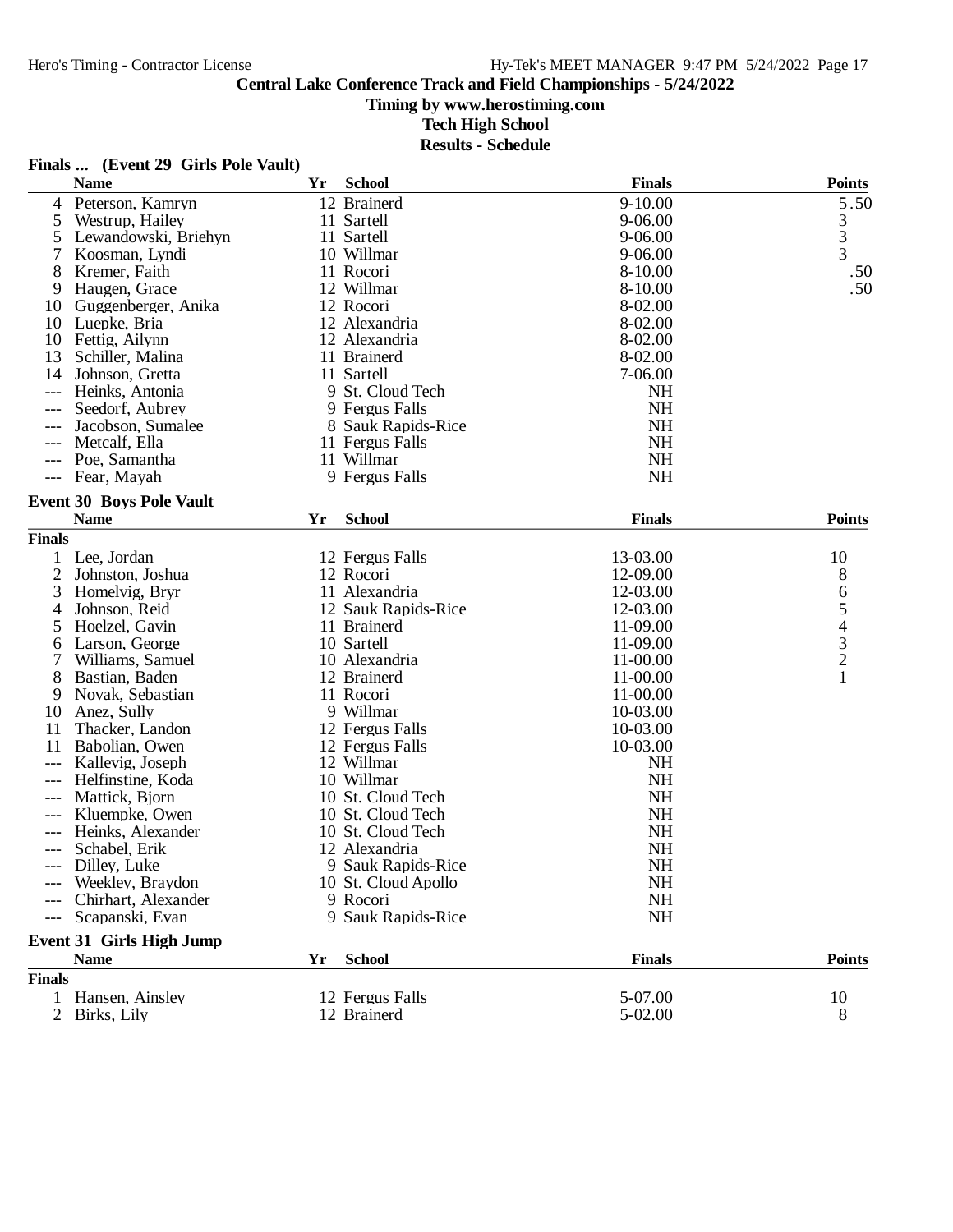#### **Timing by www.herostiming.com**

**Tech High School**

|  | Finals  (Event 31 Girls High Jump) |  |  |  |
|--|------------------------------------|--|--|--|
|--|------------------------------------|--|--|--|

|                | <b>Name</b>                     | Yr | <b>School</b>       | <b>Finals</b> |    | <b>Points</b>  |
|----------------|---------------------------------|----|---------------------|---------------|----|----------------|
| 3              | Thoennes, Ava                   |    | 10 Rocori           | 5-02.00       |    | 6              |
| 4              | Gustofson, Ruby                 |    | 8 Sauk Rapids-Rice  | 5-00.00       |    | 4.50           |
| 4              | Gack, Kaia                      |    | 10 Sartell          | 5-00.00       |    | 4.50           |
| 6              | Brogren, Ava                    |    | 12 Willmar          | 5-00.00       |    |                |
| 7              | Miller, Jaelyn                  |    | 10 Alexandria       | 5-00.00       |    | $\frac{3}{2}$  |
| 8              | Starzl, Ella                    |    | 10 Fergus Falls     | 5-00.00       |    | $\mathbf{1}$   |
| 9              | Clough, Cora                    |    | 8 Brainerd          | 5-00.00       |    |                |
| 10             | Sieben, Shelby                  |    | 12 Rocori           | $4 - 10.00$   |    |                |
| 11             | Volker, Raena                   |    | 10 St. Cloud Tech   | $4 - 10.00$   |    |                |
| 12             | Fischer, Sofia                  |    | 12 St. Cloud Apollo | $4 - 10.00$   |    |                |
| 13             | Castle, Lauren                  |    | 9 Brainerd          | $4 - 10.00$   |    |                |
| 14             | Lewandowski, Taya               |    | 12 Sartell          | 4-08.00       |    |                |
| 14             | Wessel, Miah                    |    | 11 Alexandria       | 4-08.00       |    |                |
| 16             | Hansen, Jaida                   |    | 12 St. Cloud Apollo | 4-06.00       |    |                |
| 16             | Villnow, Madalynn               |    | 8 Willmar           | 4-06.00       |    |                |
| 18             | Haddy, Isabelle                 |    | 11 Sauk Rapids-Rice | 4-06.00       |    |                |
| 18             | Broman, Annika                  |    | 11 Sauk Rapids-Rice | $4 - 06.00$   |    |                |
| 18             | Brinker, Chloe                  |    | 12 Sartell          | 4-06.00       |    |                |
|                | Doom, Avery                     |    | 10 St. Cloud Tech   | NH            |    |                |
|                | Lange, Telilie                  |    | 8 Willmar           | <b>NH</b>     |    |                |
| $---$          | Sowada, Kiara                   |    | 12 Alexandria       | NH            |    |                |
| $---$          | Scharnberg, Hannah              |    | 9 Fergus Falls      | NH            |    |                |
|                |                                 |    |                     |               |    |                |
|                | <b>Event 32 Boys High Jump</b>  |    |                     |               |    |                |
|                | <b>Name</b>                     | Yr | <b>School</b>       | <b>Finals</b> |    | <b>Points</b>  |
| <b>Finals</b>  |                                 |    |                     |               |    |                |
|                | Murray, Garrison                |    | 12 St. Cloud Tech   | $6 - 00.00$   |    | 10             |
| $\overline{c}$ | Newman, Luke                    |    | 12 Fergus Falls     | 5-11.00       |    | 8              |
| 3              | Anderson, Otto                  |    | 9 Alexandria        | 5-09.00       |    | $\frac{6}{5}$  |
| 4              | Hagstrom, Samson                |    | 9 Alexandria        | 5-09.00       |    |                |
| 5              | Borders, Gage                   |    | 12 Brainerd         | 5-08.00       |    |                |
| 6              | Sportel, Jackson                |    | 12 Willmar          | 5-08.00       |    | $\overline{3}$ |
|                | Bethel, Henry                   |    | 9 Fergus Falls      | 5-06.00       |    | 1.50           |
| 7              | Frusciante, Dylan               |    | 10 Alexandria       | 5-06.00       |    | 1.50           |
| 9              | Muchow, Andrew                  |    | 9 Fergus Falls      | 5-04.00       |    |                |
| 10             | Fjeld, Cole                     |    | 11 Brainerd         | 5-04.00       |    |                |
| 10             | Asfeld, Nick                    |    | 12 Rocori           | 5-04.00       |    |                |
| 10             | Kowalczyk, Tyler                |    | 11 Willmar          | 5-04.00       |    |                |
| ---            | Granroth, Kellen                |    | 9 Sartell           | <b>NH</b>     |    |                |
|                | Eichhorst, Carson               |    | 10 Willmar          | NH            |    |                |
|                | Clark, Logan                    |    | 12 Sartell          | NH            |    |                |
|                | Wheeler-Carranza, Ayden         |    | 9 Brainerd          | <b>NH</b>     |    |                |
|                | <b>Event 33 Girls Long Jump</b> |    |                     |               |    |                |
|                | <b>Name</b>                     | Yr | <b>School</b>       | <b>Finals</b> | H# | <b>Points</b>  |
| <b>Finals</b>  |                                 |    |                     |               |    |                |
| 1              | Hackenmueller, Noelle           |    | 12 St. Cloud Apollo | 16-09.00      | 3  | 10             |
| 2              | Kent, Hailie                    |    | 12 Alexandria       | 16-06.50      | 3  | 8              |
| 3              | Rengel, Ellie                   |    | 11 Sartell          | 16-06.00      | 3  | 6              |
|                |                                 |    |                     |               |    |                |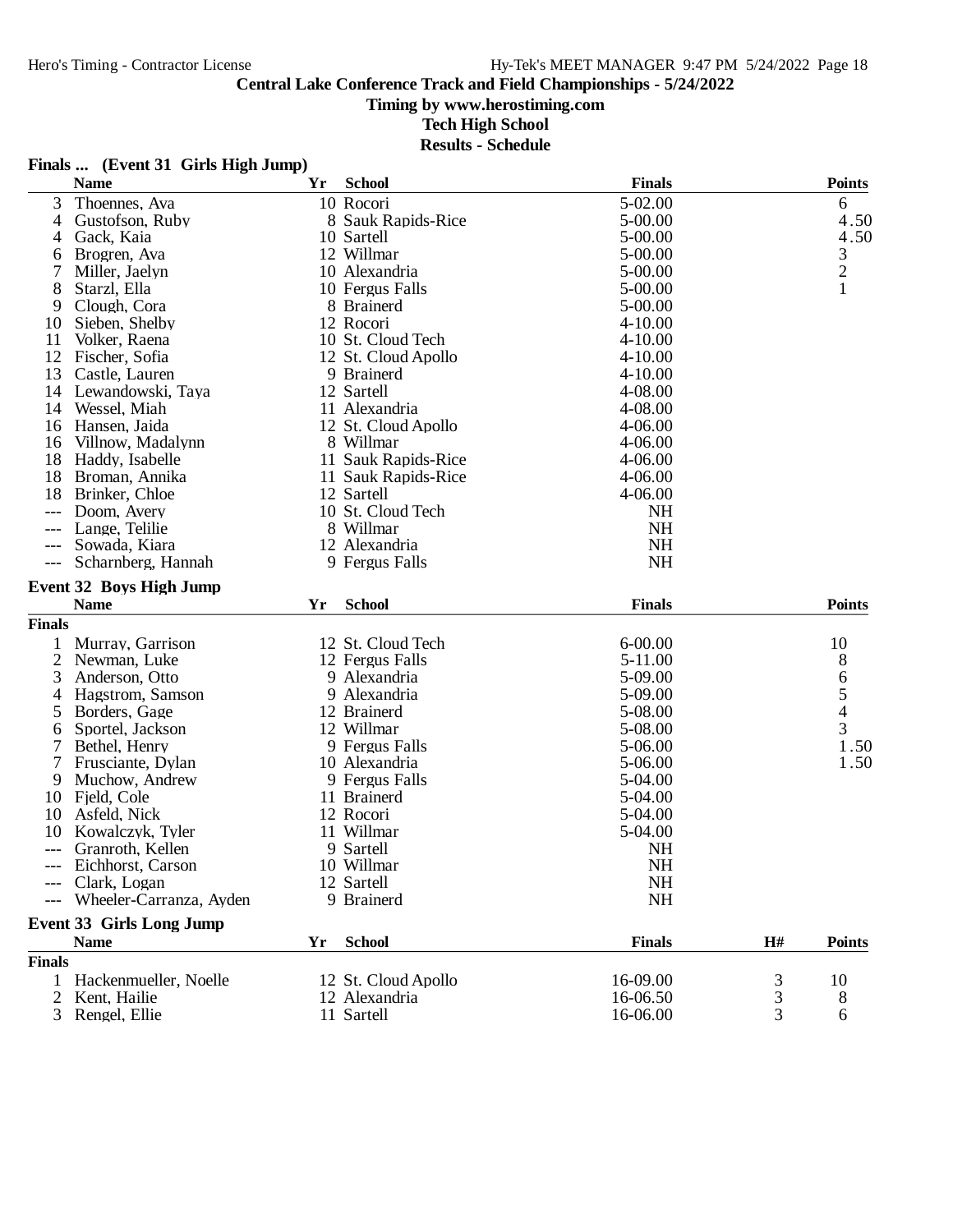**Timing by www.herostiming.com**

**Tech High School**

| Finals |  | (Event 33 Girls Long Jump) |
|--------|--|----------------------------|
|--------|--|----------------------------|

|               | <b>Name</b>                    | Yr | <b>School</b>       | <b>Finals</b> | H#                          | <b>Points</b>  |
|---------------|--------------------------------|----|---------------------|---------------|-----------------------------|----------------|
| 4             | Krasky, Alison                 |    | 9 Alexandria        | 16-02.75      | 3                           | 5              |
| 5             | Hansen, Ainsley                |    | 12 Fergus Falls     | 16-01.75      | $\mathbf{1}$                | 4              |
| 6             | Christoffer, Sam               |    | 12 Willmar          | 15-10.50      | 3                           |                |
| 7             | Starzl, Ella                   |    | 10 Fergus Falls     | 15-02.50      | 3                           | $\frac{3}{2}$  |
| 8             | Torborg, Lily                  |    | 9 Rocori            | 15-01.00      | $\overline{c}$              | $\mathbf{1}$   |
| 9             | Jacobson, Avery                |    | 9 Rocori            | 15-01.00      | $\sqrt{2}$                  |                |
| 10            | Morford, Josalynn              |    | 9 Sauk Rapids-Rice  | 14-11.25      | $\overline{c}$              |                |
| 11            | Haugen, Grace                  |    | 12 Willmar          | 14-11.00      | $\,1$                       |                |
| 12            | Ciarrochi, Grace               |    | 11 St. Cloud Tech   | 14-10.50      | $\sqrt{2}$                  |                |
| 13            | Sheflo, Emma                   |    | 11 Brainerd         | 14-10.00      | $\overline{c}$              |                |
| 14            | Virnig, Brenna                 |    | 12 Sartell          | 14-09.75      | $\mathbf{1}$                |                |
| 15            | Francois, Madeline             |    | 10 Sartell          | 14-08.50      | $\mathbf{1}$                |                |
| 16            | Peterson, Kamryn               |    | 12 Brainerd         | 14-06.00      | $\overline{c}$              |                |
| 17            | Bachman, Alison                |    | 11 Brainerd         | 14-02.50      | $\,1\,$                     |                |
|               | 18 Fuglestad, Elena            |    | 11 Alexandria       | 14-01.50      |                             |                |
| 19            | Benson, Jayna                  |    | 10 St. Cloud Tech   | 13-07.75      | $\frac{3}{2}$               |                |
|               | 20 Lange, Ellary               |    | 12 Willmar          | 13-01.00      | $\mathbf{1}$                |                |
| 21            | Schindler, Rebecca             |    | 11 Fergus Falls     | 12-09.50      | $\mathbf{1}$                |                |
|               | 22 Peterson, Abigail           |    | 11 St. Cloud Tech   | 12-04.00      | $\mathbf{1}$                |                |
| 23            | Zaske, Kiah                    |    | 12 Sauk Rapids-Rice | 12-01.25      | 1                           |                |
| 24            | Stiegel, Natalie               |    | 12 Sauk Rapids-Rice | 10-01.75      | 1                           |                |
| $---$         | Thoennes, Ava                  |    | 10 Rocori           | <b>FOUL</b>   | 3                           |                |
|               |                                |    |                     |               |                             |                |
|               | <b>Event 34 Boys Long Jump</b> |    |                     |               |                             |                |
|               | <b>Name</b>                    | Yr | <b>School</b>       | <b>Finals</b> | H#                          | <b>Points</b>  |
| <b>Finals</b> |                                |    |                     |               |                             |                |
| 1             | Albright, Andrew               |    | 12 Brainerd         | 21-00.25      | 3                           | 10             |
| $\mathbf{2}$  | Murray, Garrison               |    | 12 St. Cloud Tech   | 20-07.50      | 3                           | $8\,$          |
| 3             | Price, Michael                 |    | 12 Willmar          | 20-01.50      | 3                           | 6              |
| 4             | Nikolas, Arik                  |    | 11 St. Cloud Tech   | 20-00.50      | 3                           | 5              |
| 5             | Heydt, William                 |    | 12 Alexandria       | 19-11.75      | $\overline{3}$              | 4              |
| 6             | Mahowald, Anthony              |    | 11 Sartell          | 19-08.00      | 3                           | 3              |
| 7             | Hansen, Tyler                  |    | 12 St. Cloud Apollo | 19-06.00      | $\ensuremath{\mathfrak{Z}}$ | $\overline{c}$ |
| 8             | Johnson, Kelly                 |    | 11 Alexandria       | 19-05.25      | $2323$<br>$232$             | $\mathbf{1}$   |
| 9             | Negen, Trey                    |    | 9 Alexandria        | 19-02.50      |                             |                |
| 10            | Bethel, Henry                  |    | 9 Fergus Falls      | 18-11.00      |                             |                |
| 11            | Newman, Luke                   |    | 12 Fergus Falls     | 18-10.75      |                             |                |
| 12            | Johnson, Noah                  |    | 10 Rocori           | 18-09.00      |                             |                |
| 13            | Hill, Elias                    |    | 11 Sartell          | 18-03.00      |                             |                |
| 14            | Sportel, Jackson               |    | 12 Willmar          | 17-10.00      | $\overline{2}$              |                |
| 15            | Walrath, Shaun                 |    | 10 Sauk Rapids-Rice | 17-10.00      | 1                           |                |
| 16            | Moo, La                        |    | 12 Willmar          | 17-08.75      |                             |                |
| 17            | Teboh, Batuo                   |    | 9 St. Cloud Tech    | 17-06.75      |                             |                |
| 18            | Juetten, Isaac                 |    | 11 Sauk Rapids-Rice | 17-05.50      | $\overline{c}$              |                |
| 19            | Marten-rosenow, Christopher    |    | 12 Sauk Rapids-Rice | 17-04.00      | $\mathbf{1}$                |                |
| 20            | Field, Cole                    |    | 11 Brainerd         | 16-10.25      |                             |                |
| 21            | Zierden, Shane                 |    | 10 Fergus Falls     | 16-08.50      | 2                           |                |
| 22            | Bernander, Bennett             |    | 10 Brainerd         | 16-07.00      |                             |                |
| 23            | Burg, Adien                    |    | 10 Rocori           | 16-04.50      | 1                           |                |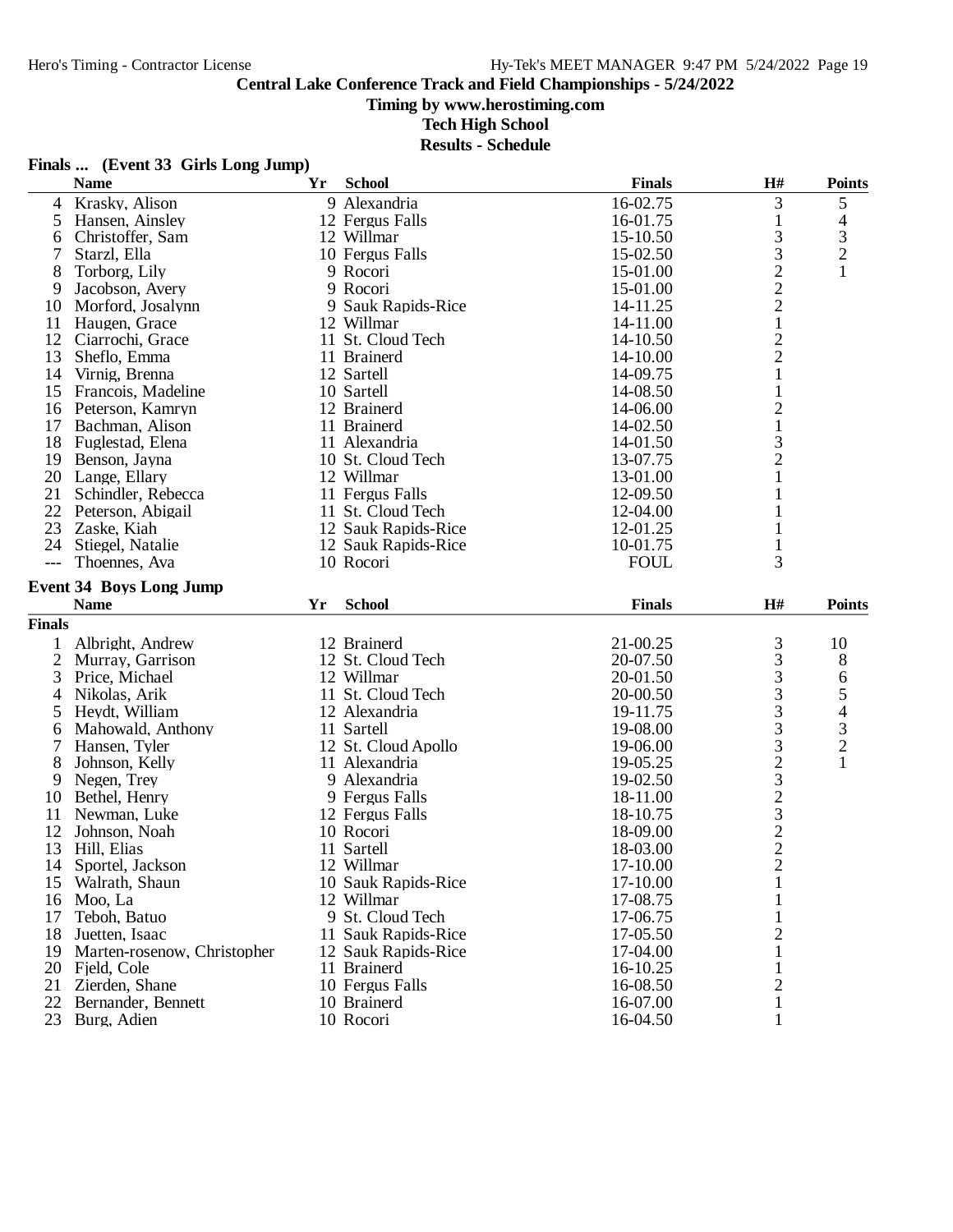**Finals ... (Event 34 Boys Long Jump)**

#### **Central Lake Conference Track and Field Championships - 5/24/2022**

# **Timing by www.herostiming.com**

**Tech High School**

|                | <b>Name</b>                            | Yr | <b>School</b>                     | <b>Finals</b>        | H#                                              | <b>Points</b>                                   |
|----------------|----------------------------------------|----|-----------------------------------|----------------------|-------------------------------------------------|-------------------------------------------------|
|                | 24 Drontle, Tiegen                     |    | 12 Rocori                         | 16-01.50             | 1                                               |                                                 |
|                | <b>Event 35 Girls Triple Jump</b>      |    |                                   |                      |                                                 |                                                 |
|                | <b>Name</b>                            | Yr | <b>School</b>                     | <b>Finals</b>        | H#                                              | <b>Points</b>                                   |
| <b>Finals</b>  |                                        |    |                                   |                      |                                                 |                                                 |
| $\mathbf{1}$   | Kent, Hailie                           |    | 12 Alexandria                     | 36-03.00             | 3                                               | 10                                              |
| $\overline{c}$ | Steussy, Ella                          |    | 11 Alexandria                     | 35-11.00             | 3                                               | 8                                               |
| 3              | Hackenmueller, Noelle                  |    | 12 St. Cloud Apollo               | 35-07.50             | 3                                               | 6                                               |
| 4              | Martinson, Aneleise                    |    | 12 Sauk Rapids-Rice               | 34-00.00             | $\overline{c}$                                  |                                                 |
| 5              | Lommel, Libby                          |    | 12 St. Cloud Apollo               | 33-06.00             | $\mathbf{1}$                                    | $\begin{array}{c} 5 \\ 4 \\ 3 \\ 2 \end{array}$ |
| 6              | Tossett, Megan                         |    | 11 Fergus Falls                   | 33-05.00             |                                                 |                                                 |
| 7              | Dircks, Marcella                       |    | 11 Brainerd                       | 33-03.50             | $\frac{2}{3}$                                   |                                                 |
| 8              | Peterson, Kamryn                       |    | 12 Brainerd                       | 33-01.00             |                                                 | $\mathbf{1}$                                    |
| 9              | Rousu, Marisa                          |    | 10 Alexandria                     | 32-07.00             | 3                                               |                                                 |
| 10             | Bemboom, Addison                       |    | 12 Sauk Rapids-Rice               | 32-06.50             | $\mathbf{1}$                                    |                                                 |
| 11             | Koosman, Lyndi                         |    | 10 Willmar                        | 32-03.00             |                                                 |                                                 |
| 12             | Van Erp, Kate                          |    | 9 Rocori                          | 32-01.00             |                                                 |                                                 |
| 13             | Hagelie, Molly                         |    | 11 Brainerd                       | 31-11.50             |                                                 |                                                 |
| 14             | Lewandowski, Taya                      |    | 12 Sartell                        | 31-07.00             | $\begin{array}{c} 3 \\ 3 \\ 2 \\ 1 \end{array}$ |                                                 |
| 15             | Stavish, Lainey                        |    | 9 Sartell                         | 31-04.75             |                                                 |                                                 |
| 16             | Legatt, Brooke                         |    | 10 Sartell                        | 31-04.00             | $\frac{3}{2}$                                   |                                                 |
| 17             | Seedorf, Aubrey                        |    | 9 Fergus Falls                    | 31-03.00             | $\mathbf 1$                                     |                                                 |
| 18             | Brogren, Ava                           |    | 12 Willmar                        | 31-01.50             |                                                 |                                                 |
| 19             | Ciarrochi, Grace                       |    | 11 St. Cloud Tech                 | 30-06.25             |                                                 |                                                 |
| 20             | Nordlund, Sarah                        |    | 9 Fergus Falls                    | 30-06.00             | $\frac{2}{1}$                                   |                                                 |
| 21             | Athman, Ava                            |    | 10 Sauk Rapids-Rice               | 30-05.00             | 1                                               |                                                 |
| 22             | Morford, Bryn                          |    | 8 Rocori                          | 29-00.25             | $\mathbf{1}$                                    |                                                 |
| 23             | Lownsbury, Chloe                       |    | 10 Willmar                        | 27-01.00             | $\mathbf{1}$                                    |                                                 |
| 24             | Peterson, Abigail                      |    | 11 St. Cloud Tech                 | 26-06.00             | $\mathbf{1}$                                    |                                                 |
|                | <b>Event 36 Boys Triple Jump</b>       |    |                                   |                      |                                                 |                                                 |
|                | <b>Name</b>                            | Yr | <b>School</b>                     | <b>Finals</b>        | H#                                              | <b>Points</b>                                   |
| <b>Finals</b>  |                                        |    |                                   |                      |                                                 |                                                 |
|                |                                        |    |                                   |                      |                                                 |                                                 |
| 1              | Heydt, William                         |    | 12 Alexandria                     | 44-02.75             | 3                                               | 10                                              |
| 2              | Albright, Andrew                       |    | 12 Brainerd                       | 43-02.25<br>42-11.00 | 1                                               | 8                                               |
| 3              | Murray, Garrison<br>Hansen, Tyler      |    | 12 St. Cloud Tech                 | 41-09.00             | 3<br>3                                          | 6                                               |
| 4              |                                        |    | 12 St. Cloud Apollo<br>11 Sartell |                      |                                                 | 5                                               |
| 5              | Mahowald, Anthony                      |    | 11 St. Cloud Tech                 | 41-01.00             | 3                                               | $\begin{array}{c} 4 \\ 3 \\ 2 \end{array}$      |
| 6              | Nikolas, Arik                          |    | 9 Fergus Falls                    | 40-09.50             | 3<br>$\overline{2}$                             |                                                 |
| 7              | Bethel, Henry                          |    |                                   | 40-09.50             |                                                 |                                                 |
| 8              | Newman, Luke                           |    | 12 Fergus Falls                   | 40-03.00             | 3                                               | 1                                               |
| 9              | Zierden, Shane                         |    | 10 Fergus Falls<br>10 Willmar     | 39-09.50             | 3                                               |                                                 |
| 10<br>11       | Sportel, William                       |    | 11 Sartell                        | 38-11.00<br>38-09.50 | $\frac{2}{2}$                                   |                                                 |
|                | Villarreal, Caden<br>12 Loesch, Walker |    |                                   |                      |                                                 |                                                 |
|                |                                        |    | 10 Sauk Rapids-Rice               | 38-09.00             |                                                 |                                                 |
| 13             | Borden, Nicholas                       |    | 11 Alexandria                     | 37-10.50             | $\overline{c}$                                  |                                                 |
| 14             | Nelson, Ty                             |    | 9 Brainerd                        | 37-04.50             | 1                                               |                                                 |
| 15             | Bernander, Bennett                     |    | 10 Brainerd                       | 37-04.00             | $\overline{c}$                                  |                                                 |
| 16             | Viemeister, Jackson                    |    | 9 Rocori                          | 36-06.50             | $\mathbf{1}$                                    |                                                 |